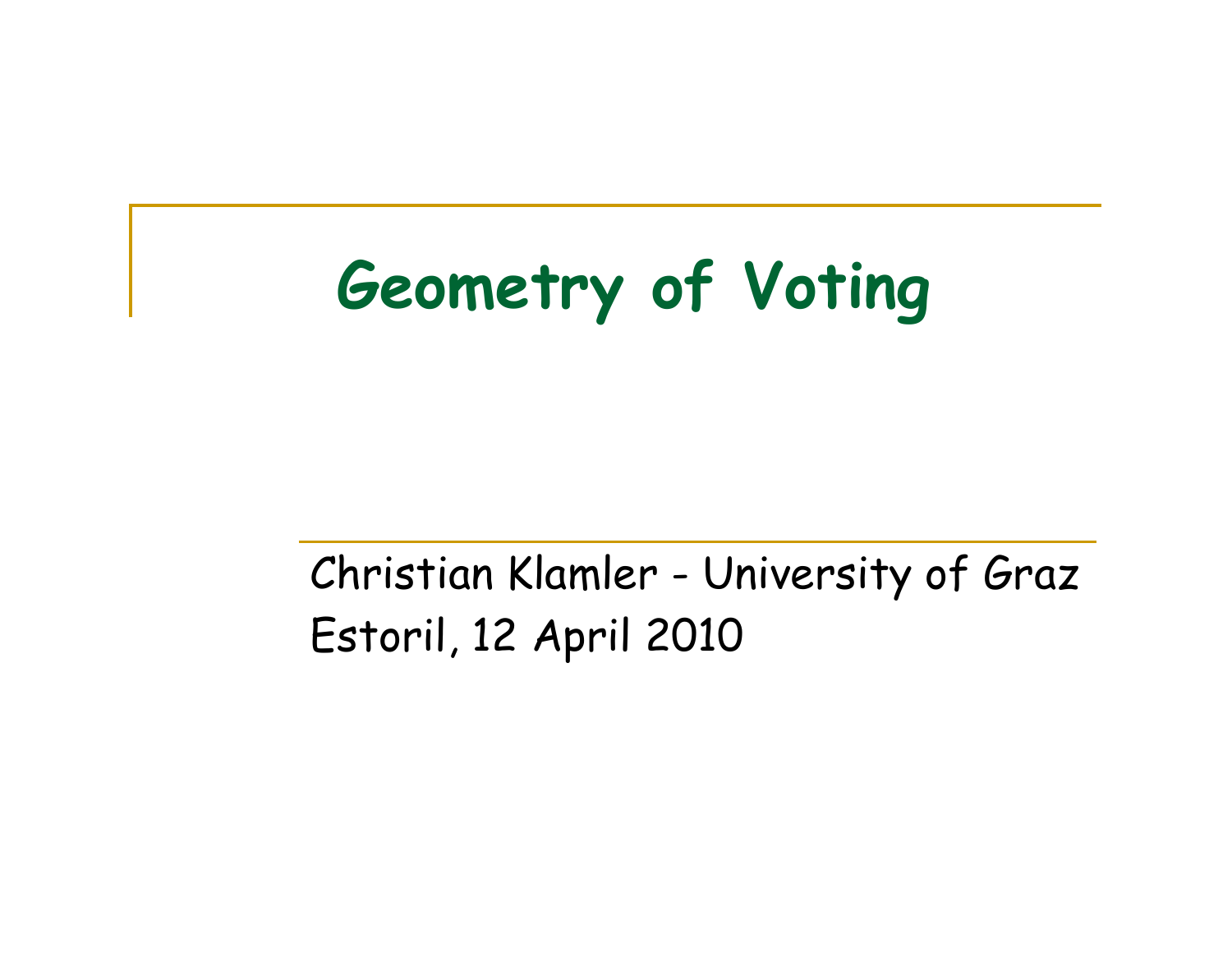### Introduction

- $\mathbb{R}^3$ We have seen what paradoxical situations could occur
- $\mathbb{R}^3$ Now it's time to provide some explanation for it
- $\mathbb{R}^3$  Don Saari's **"Basic Geometry of Voting (1995)"**
	- More than 50 papers and 6 books about this topic
- We will focus on 3 things:
	- $\Box$  Use geometry to determine p ossible voting outcomes for scoring rules
	- $\Box$  Decompose profiles to explain paradoxes between scoring rules and simple majority rule
	- $\Box$ Representation polytope and some applications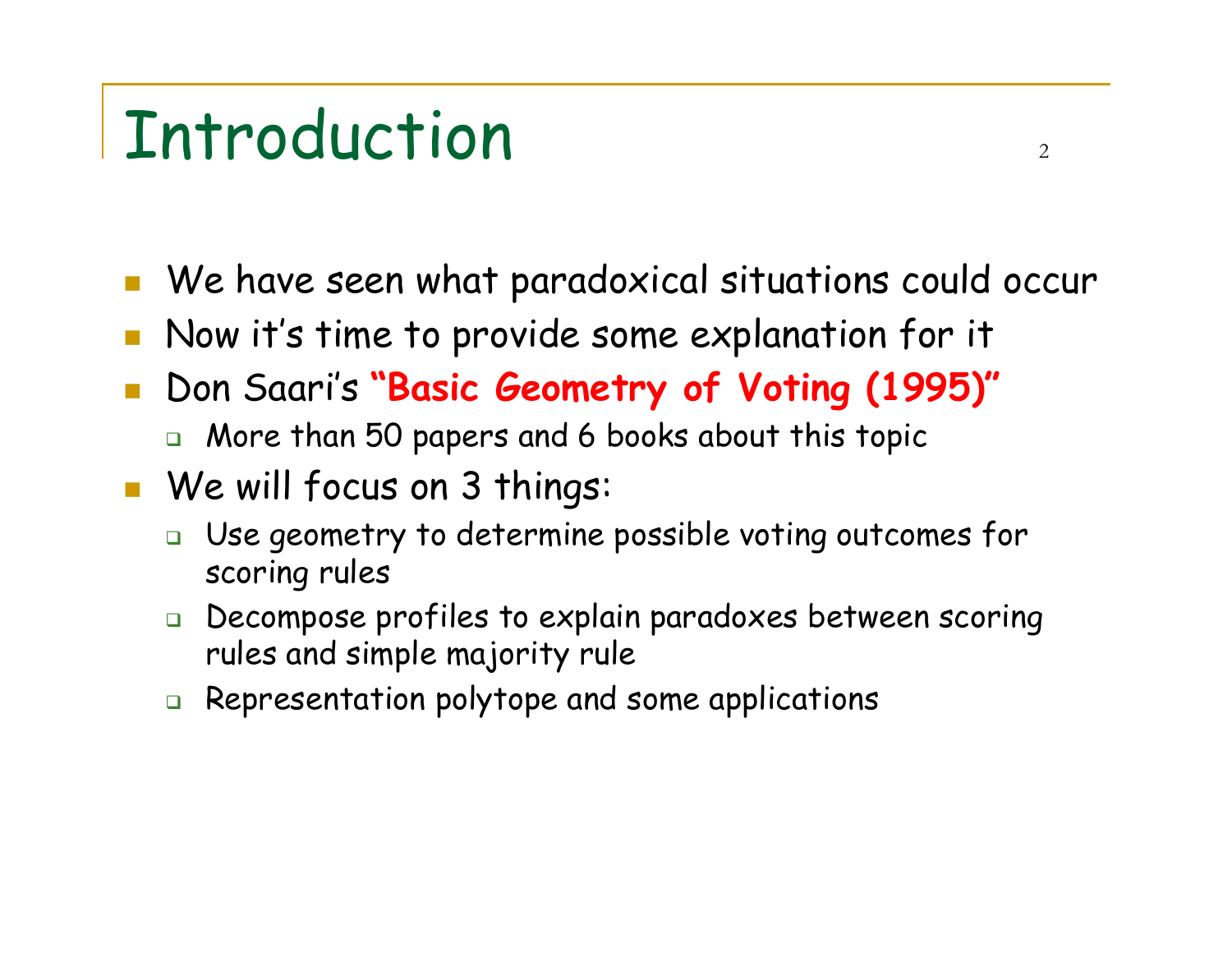### Mathematical prerequisites

- Convex sets
- Linear mappings
- **Each Convexity property of linear functions** 
	- $\Box$  If  $A$  is a convex set in the domain and if  $f$  is a linear function, then the image of A is a conve x set in the image space.
	- $\Box$  $\textcolor{red}{\bullet}$  If f is a linear mapping with a convex domain if  $D$  is a convex set in the image set, then  $f$ -1 $(D)$  is convex set.
- **Convex hull** 
	- $\Box$  $\Box$  The convex hull of the vertices  $\{v_i\}_1^{\text{m}}$  is the smallest convex set containing all vertices.
- $\mathbb{R}^3$  Linear functions now map convex hulls into convex hulls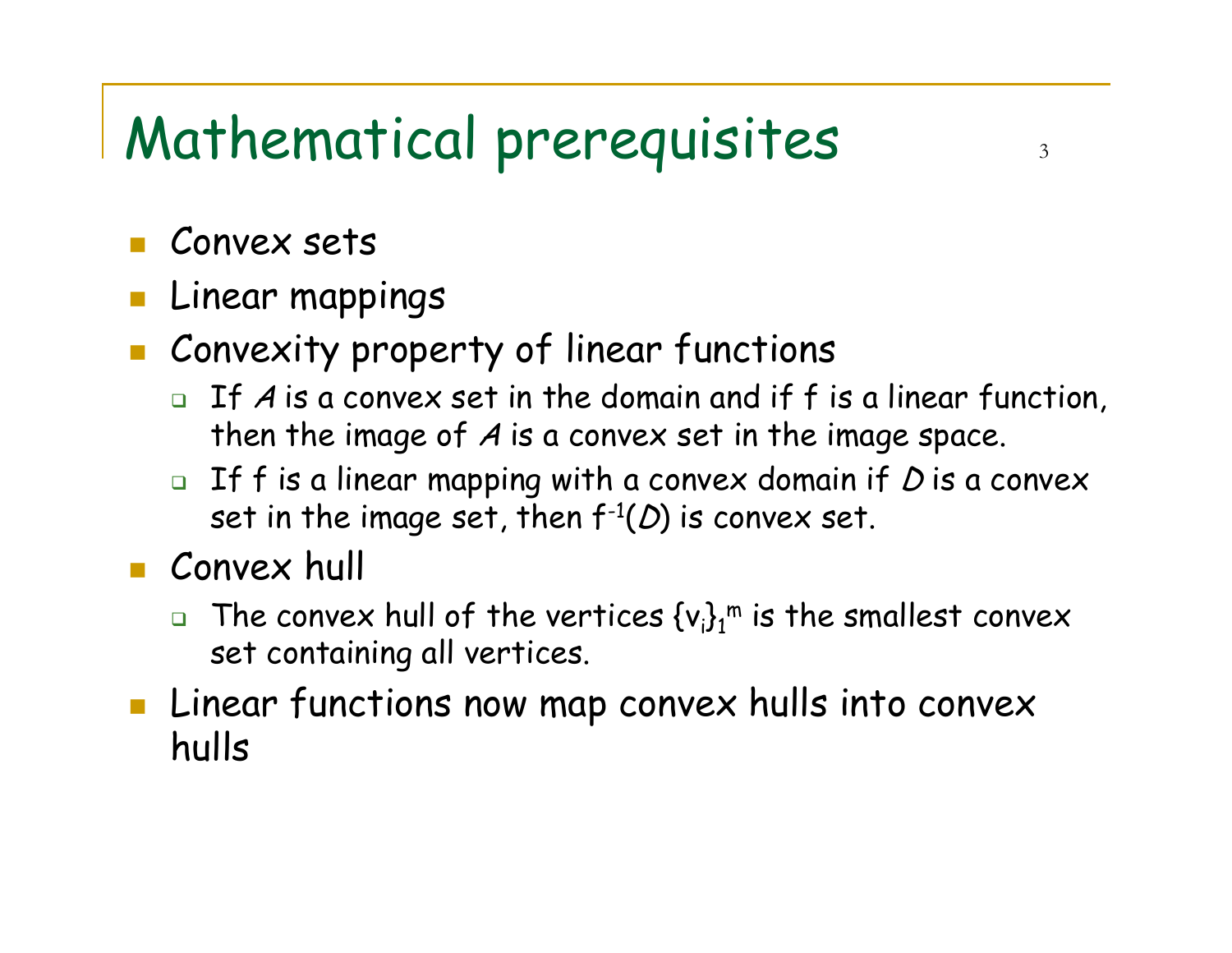- $\mathcal{L}_{\mathcal{A}}$ **EXTE: 20 Consider any voting rule that ranks the alternatives according** to some assignment of points to them
	- $\Box$ E.g. scoring rules such as the Borda rule or Plurality rule
	- $\Box$  We could try to see each point score for an alternative as a point on the axis for that alternative
	- What happens with 2 alternatives?
	- □ … and for 3 alternatives?



 $\Box$ We get a point in 3-dimensional space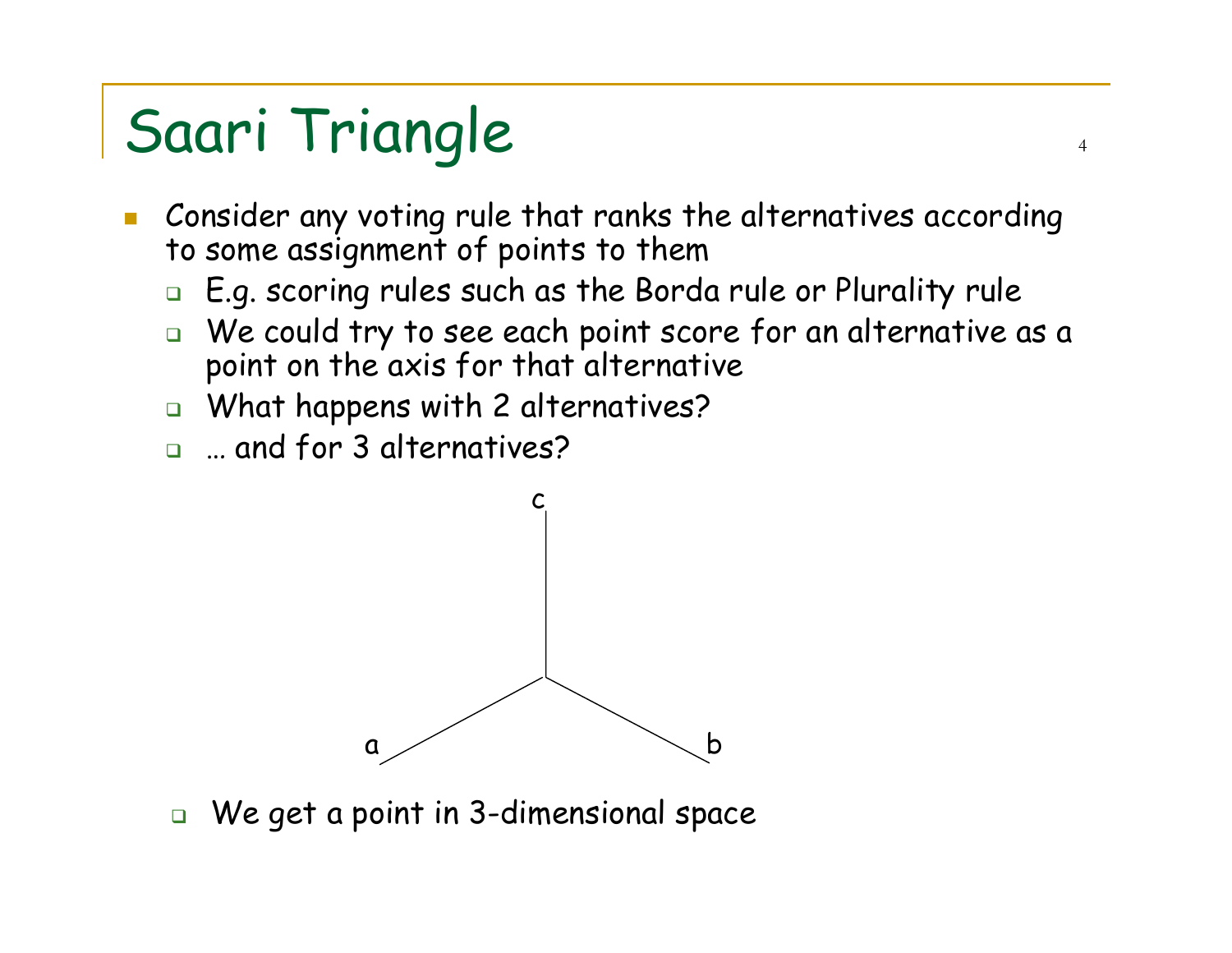- $\Box$ How can we make this look simpler?
- $\Box$ Whatever the election tally, we could try to normalize it
- E.g. plurality vector (9, 6, 5) could b e normalized to (9/20, 6/20, 5/20)
- $\Box$ This can be plotted in the simplex

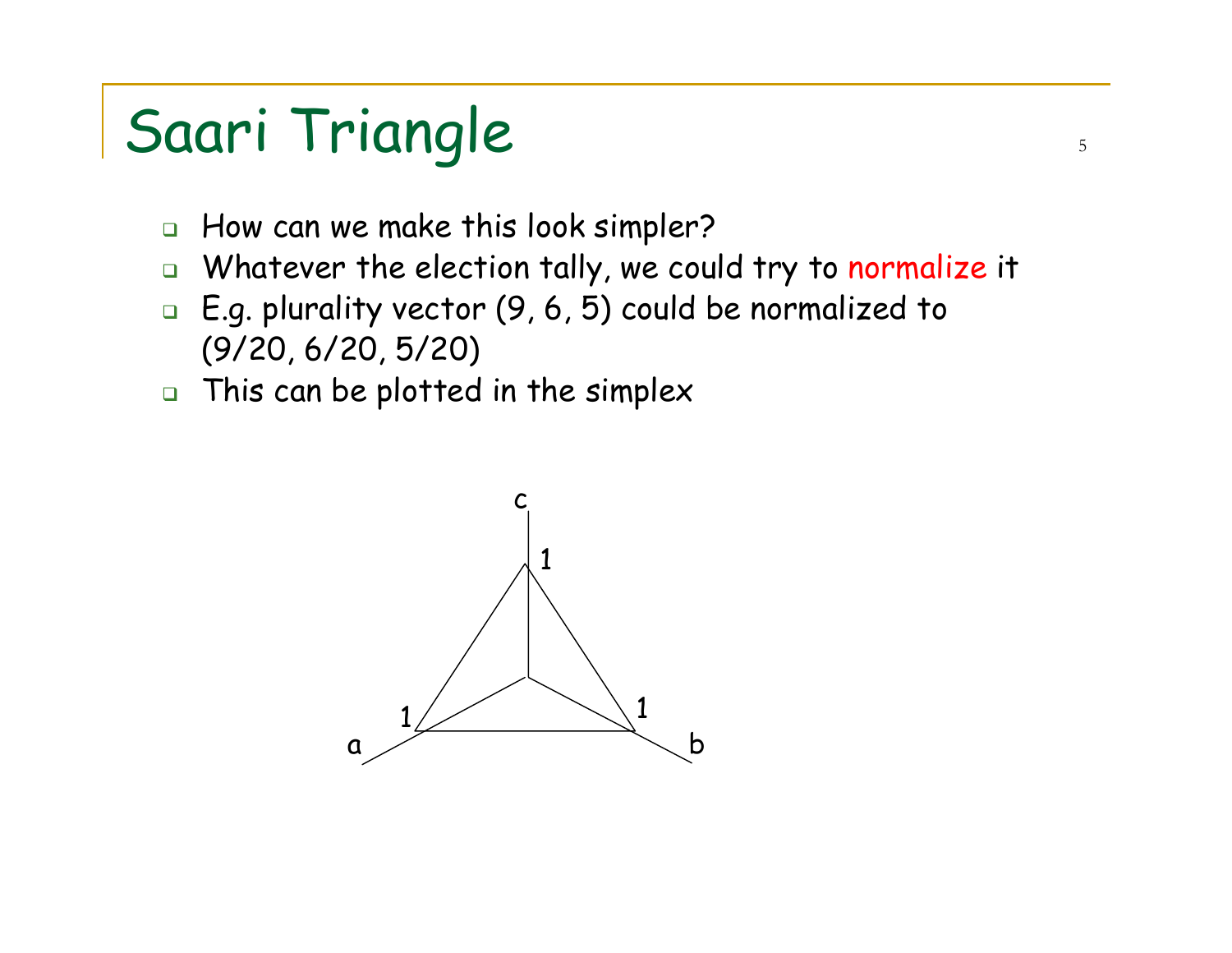A projection of this leads to the following triangle:



Which we could divide into proximity (or ranking) regions.

- $\blacktriangleright$  $\triangleright$  The closer to one of the edges the "better"
- $\blacktriangleright$ Leads to 6 ranking regions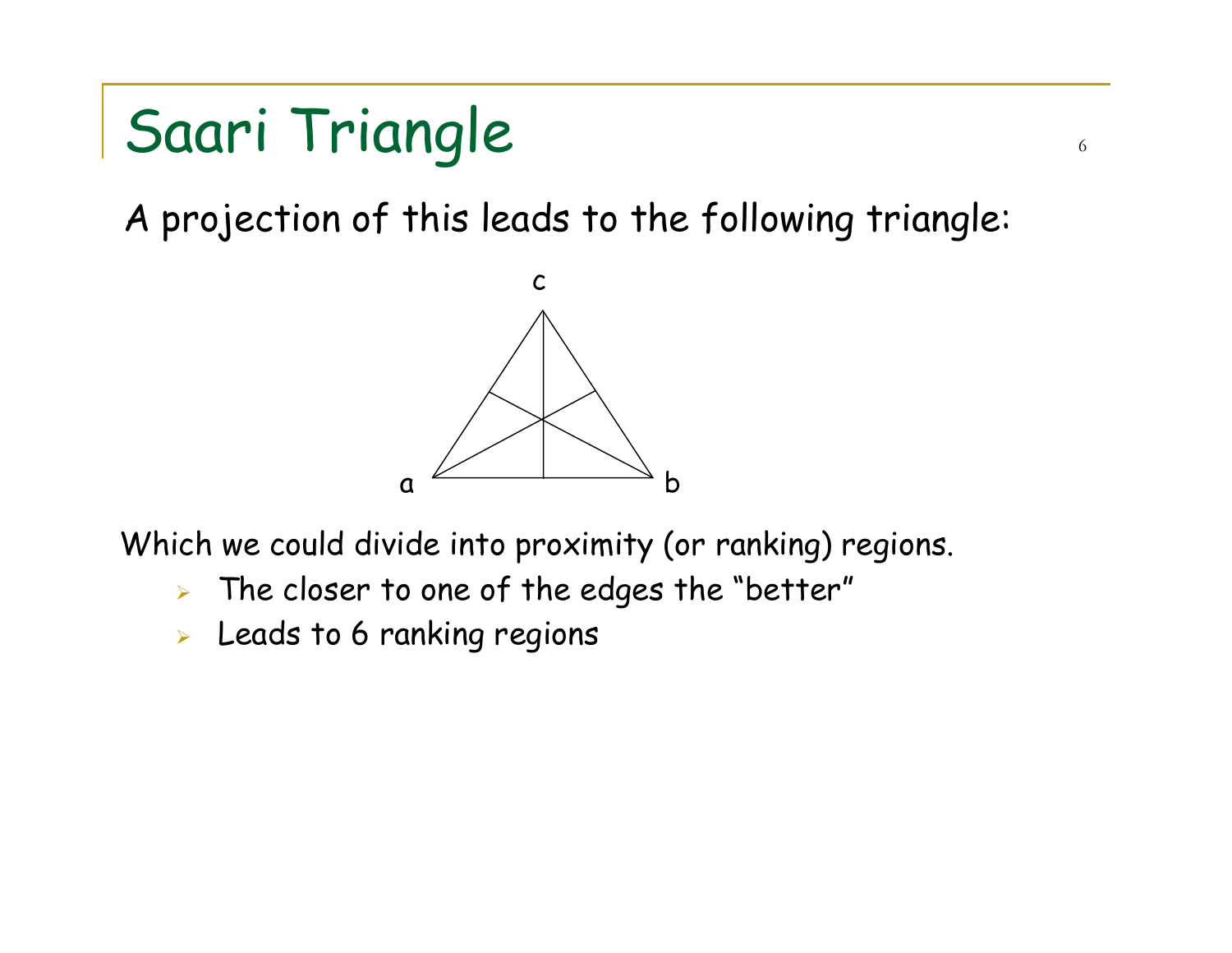Let  $\mathcal{X}$ = {a,b,c}. There are 6 types of strict rankings:



7

Can use this to determine the outcomes. How?

However, we have a "slight" dimensionality problem when we increase the number of alternatives!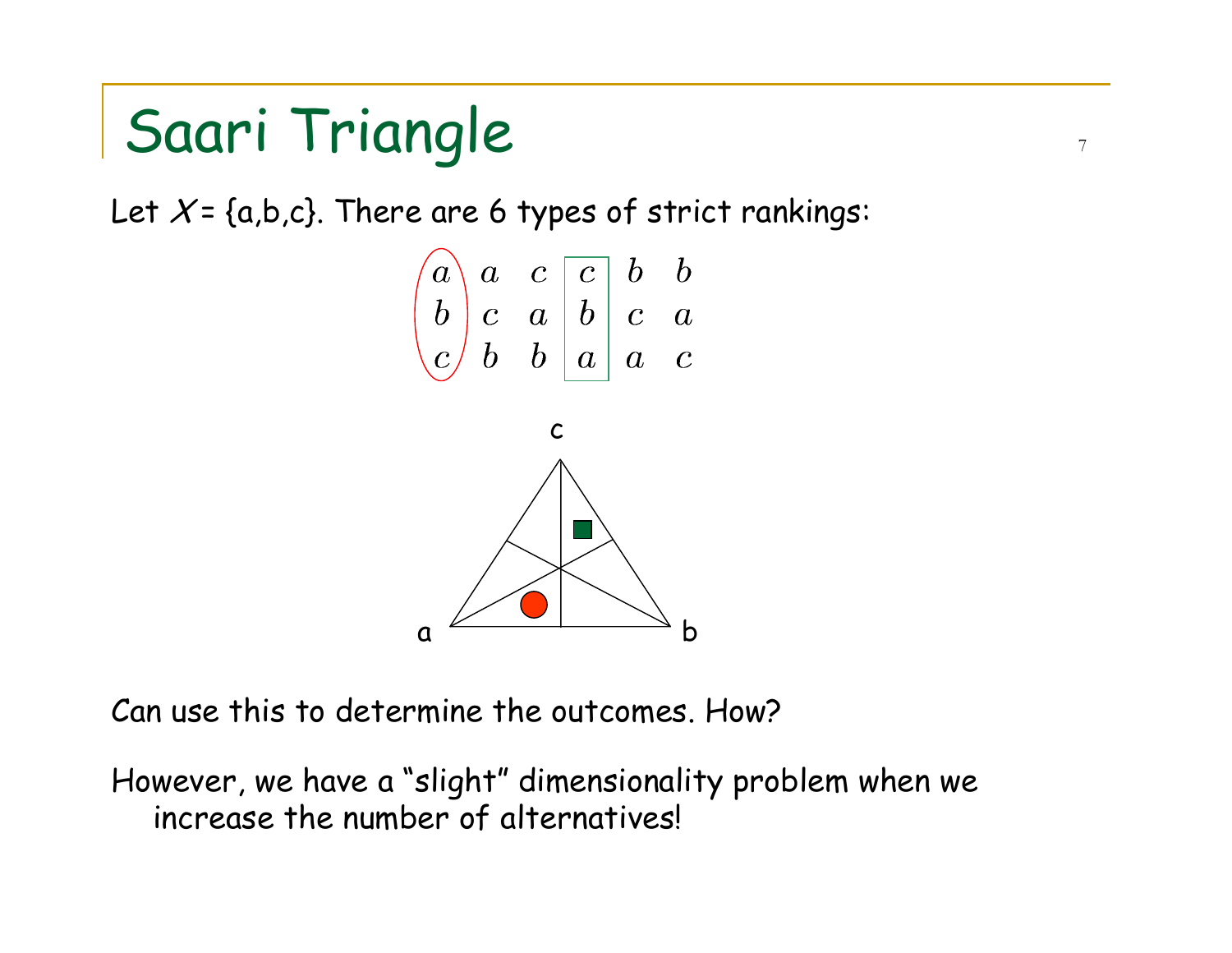### Scoring Rules states

For  $|X| = 3$  we know that the scoring vectors are: Plurality:  $W_{PR} = (1,0,0)$  or  $w_{PR} = (1,0,0)$ Antiplurality:  $W_{AP} = (1,1,0)$  or  $W_{AP} = (\frac{1}{2},\frac{1}{2},0)$ Borda:  $W_{\rm B}$  = (2,1,0) or  $w_{\rm B}$  = (2/3,1/3, 0)

In general  $w_s = (1-s,s,0)$ ; s  $\in [0, \frac{1}{2}]$ 

Now, use the scoring vector to get a vector of scores for the alternatives (e.g. (10,14,9)).

Normalize this vector to get a point in the simplex (e.g.  $(\frac{10}{33}, \frac{14}{33}, \frac{9}{33})$ ).

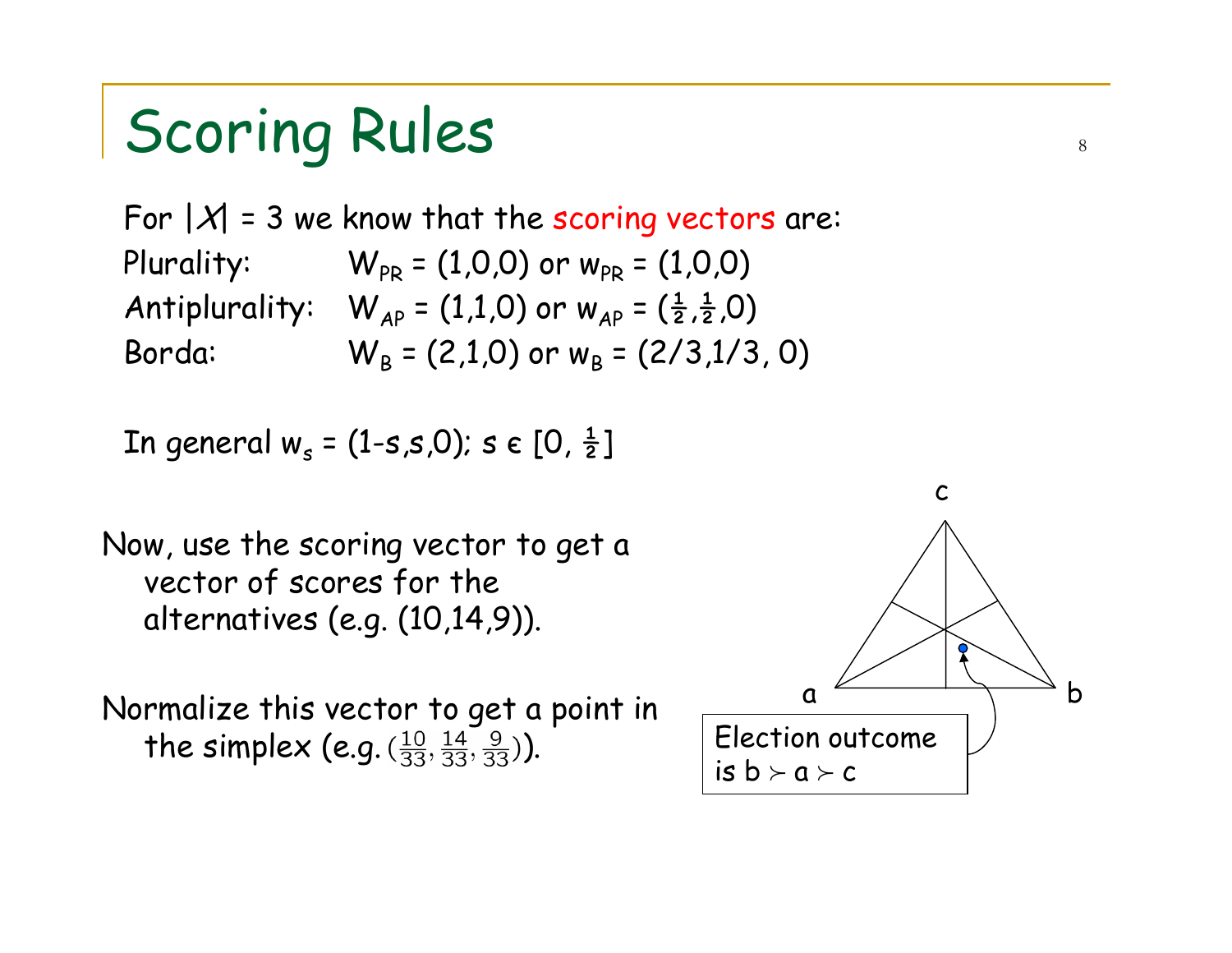## Example superiors of the set of the set of the set of the set of the set of the set of the set of the set of the set of the set of the set of the set of the set of the set of the set of the set of the set of the set of the

| $M$ $B$ $W$         | 54 |                                                  | Borda scores |  |
|---------------------|----|--------------------------------------------------|--------------|--|
|                     |    |                                                  |              |  |
| W W R               |    | scoring vector $w_B=(\frac{2}{3},\frac{1}{3},0)$ |              |  |
| $B \quad M \quad M$ |    |                                                  |              |  |

|                    | Borda norm.scores |
|--------------------|-------------------|
| M                  | 12/45             |
| W                  | 19/45             |
| $\bm{\mathcal{B}}$ | 14/45             |

scoring vector  $w_{PR} = (1, 0, 0)$ 

|                    |   | Plur scores norm.scores |
|--------------------|---|-------------------------|
| $\overline{M}$     | h | 6/15                    |
| W                  | 5 | 5/15                    |
| $\bm{\mathcal{B}}$ | 4 | 4/15                    |

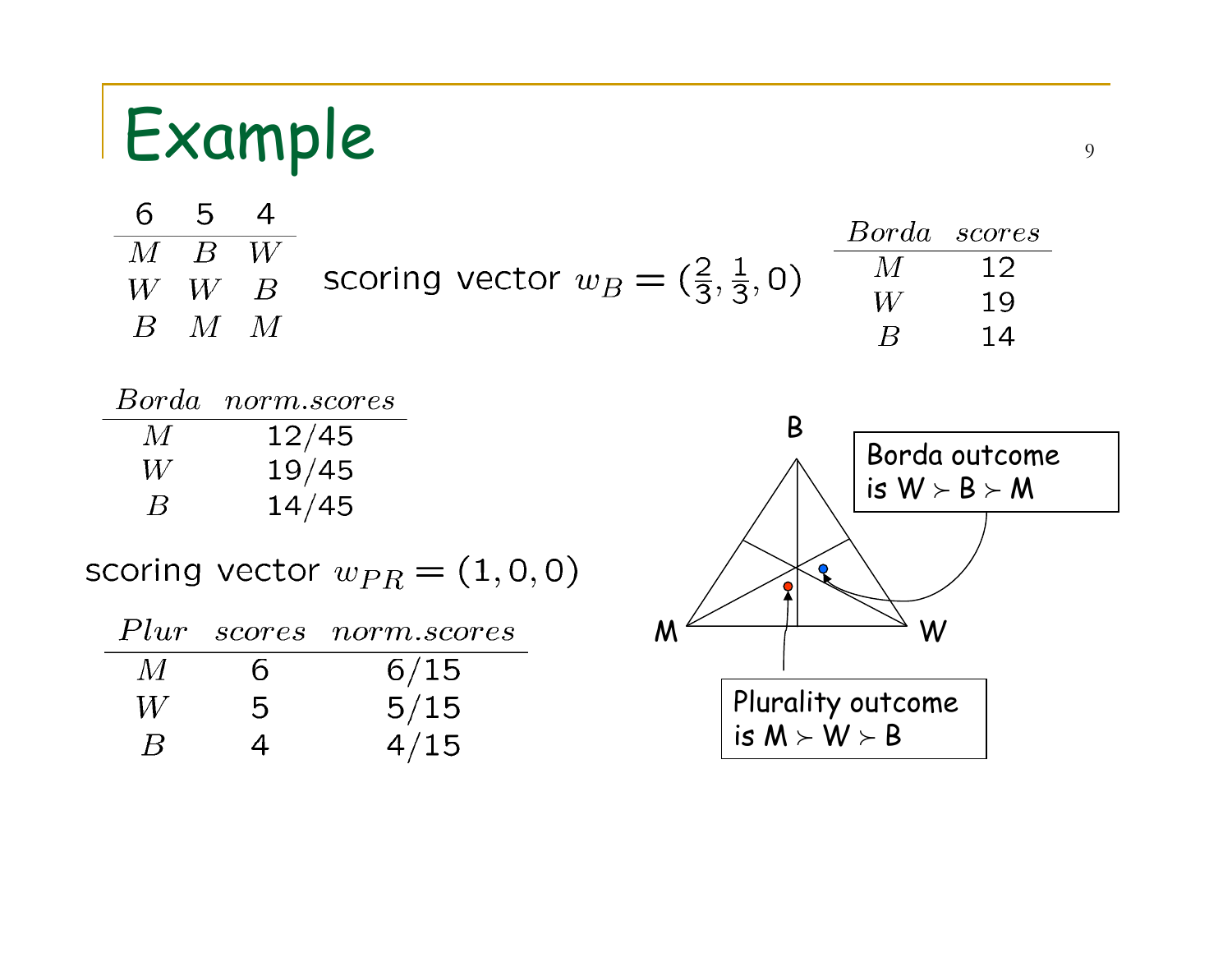## Example 10

6 5  $\overline{4}$  $APlur$ scores norm.scores  $\overline{B}$  $\overline{W}$  $\overline{M}$ scoring vector  $w_{AP} = (\frac{1}{2}, \frac{1}{2}, 0)$  $6/30$  $M$ 6  $W$   $B$  $W$  $15/30$  $W_{\cdot}$ 15  $\overline{B}$  $\overline{M}$  $\overline{M}$  $9/30$  $\overline{B}$ 9



Because of linearity the Borda outcome lies on the line between the PR and the APR outcome.

$$
(\frac{2}{3}, \frac{1}{3}, 0) = \frac{1}{3}(1, 0, 0) + \frac{2}{3}(\frac{1}{2}, \frac{1}{2}, 0)
$$

The line connecting PR with APR is the **Procedure Line** and contains all possible outcomes of scoring rules for the given profile.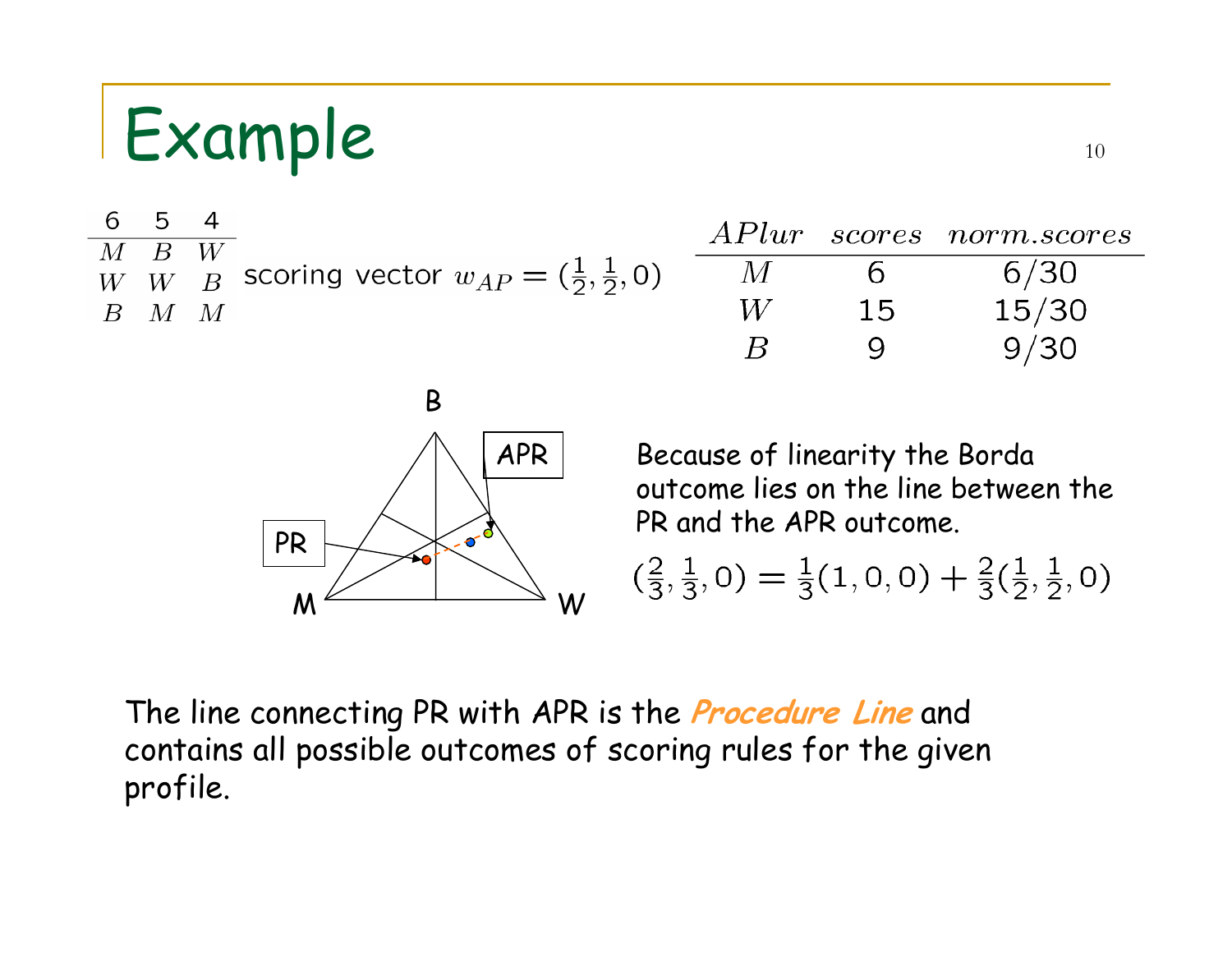## Procedure Line 11

Using the procedure line we can see how bad it can get among different scoring rules.



Whenever PR and APR are in the same ranking region, ALL scoring rules give the same voting outcome!

With more alternatives we get spaces of possible scoring rule outco mes.

More alternatives lead to more problems! With 10 candidates there exists a profile that gives 84,830,767 different election rankings for different scoring rules (Sa ari, 1995).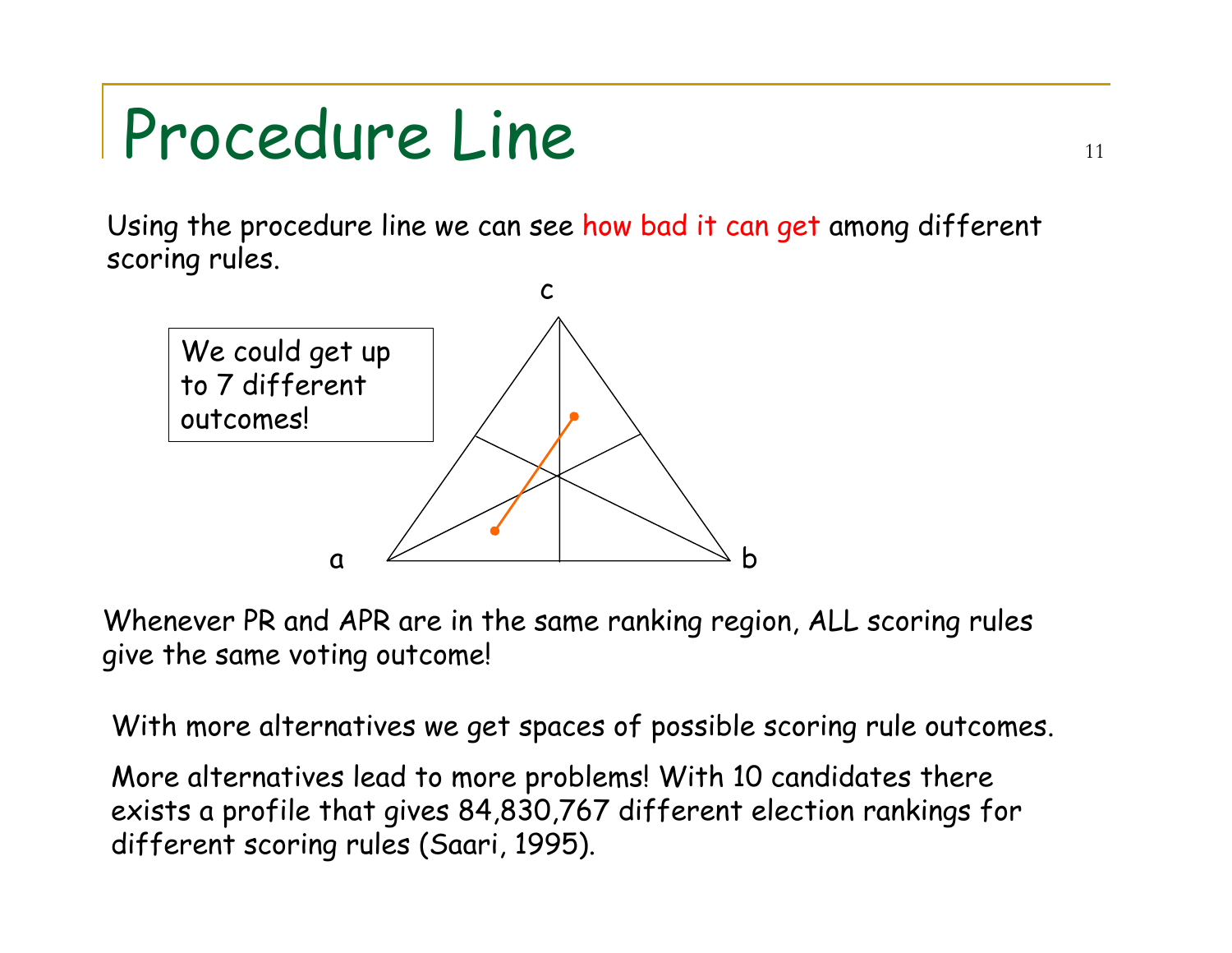# Representing profiles 12

- $\Box$  For  $|X|$ =3 we do have how many linear orders?
- So we could think of our profile as a vector in 6 dimensional space

| $a \quad a \quad b \quad b \quad c \quad c$ |  |  |
|---------------------------------------------|--|--|
| $b$ c a c a b                               |  |  |
| $c\quad b\quad c\quad a\quad b\quad a$      |  |  |

- E.g.: p = (32,0,10,22,20,16)
- $\Box$ So any profile is a 6-dimensional vector
- $\Box$ Dimensions increase massively with candidates
- $\Box$  Now Saari (1995) thinks of certain subspaces, which have a specific impact on certain voting rules
	- $\Box$  This should help us und erstand certain voting paradoxes and differences in voting outcomes
- $\Box\ \to$  Saari's profile decomposition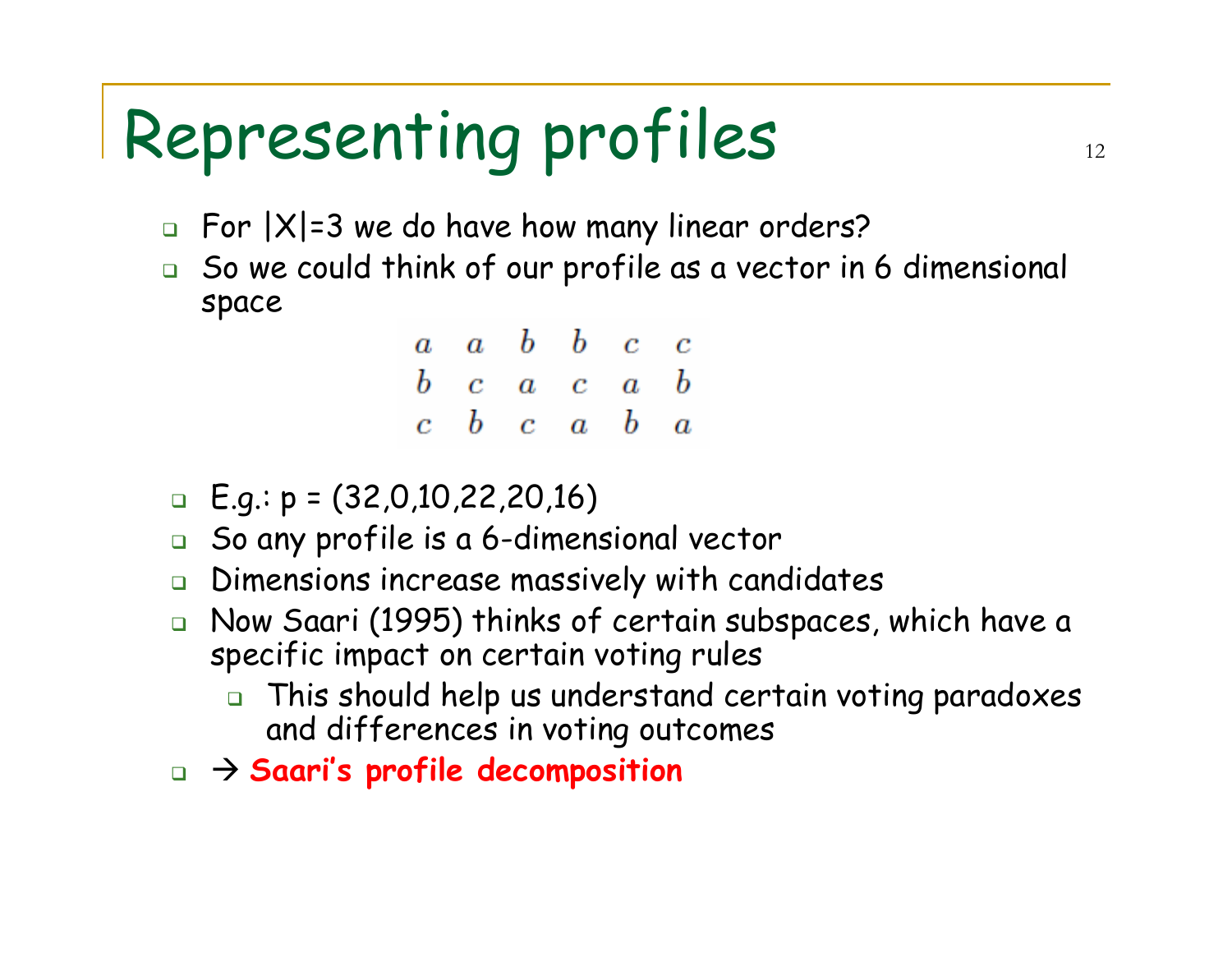What is the driving force behind the different outcomes?

Or, how can we create profiles that lead to differences between scoring rules and majority rule?

**Profile Decomposition** (Saari, 1995)

What would we expect for the following combinations of preferences?



Those two preferences should cancel out!

But only true for majority rule and Borda rule, not for any other scoring rule!

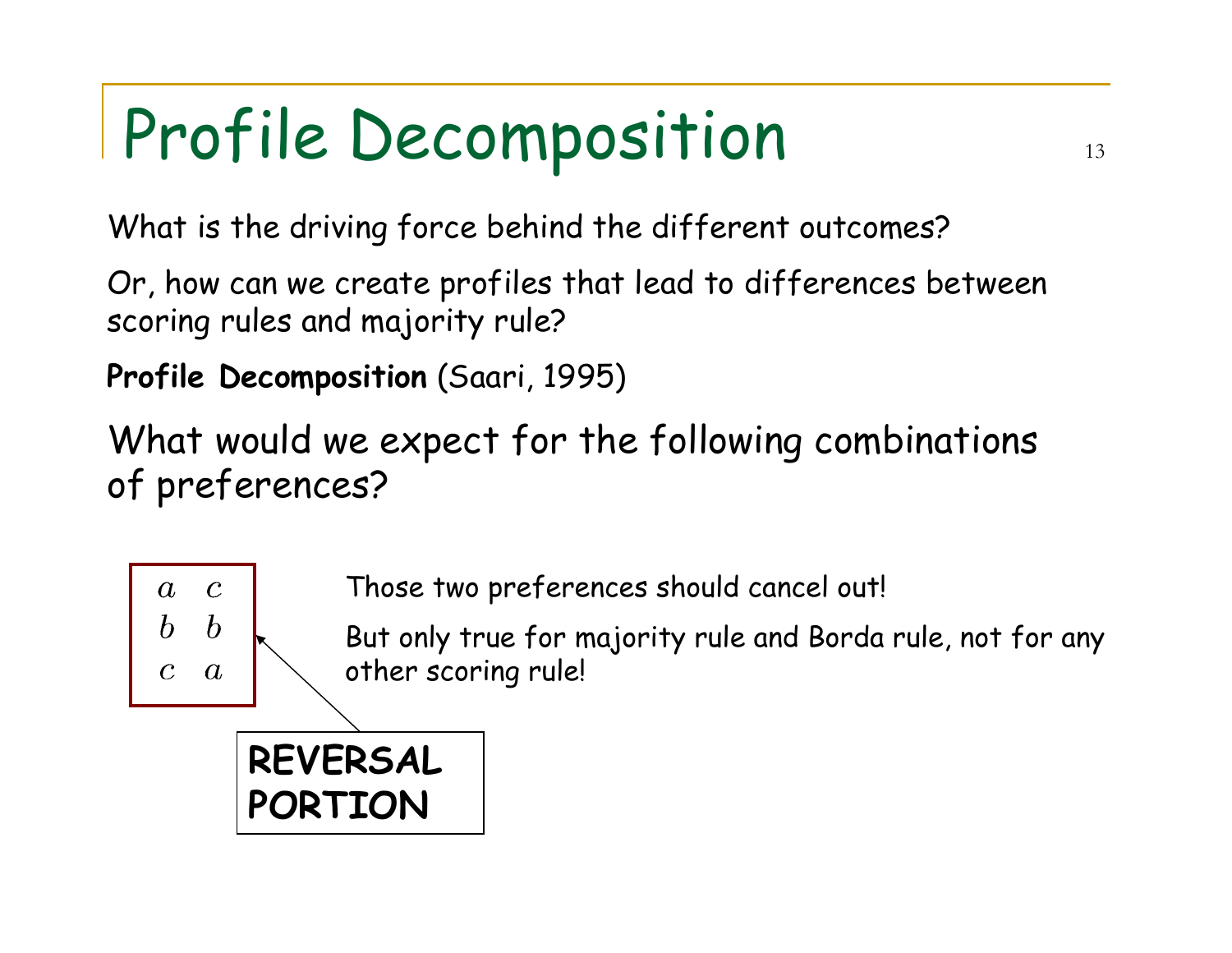

**PORTION**

Every alternative is once in each position. Should not influence the voting outcome.

But only true for scoring rules, not for majority rule or any Condorcet extension as it creates or strengthens a cycle!

Every alternative is in each position twice.

Gives indifference for ALL voting procedures!



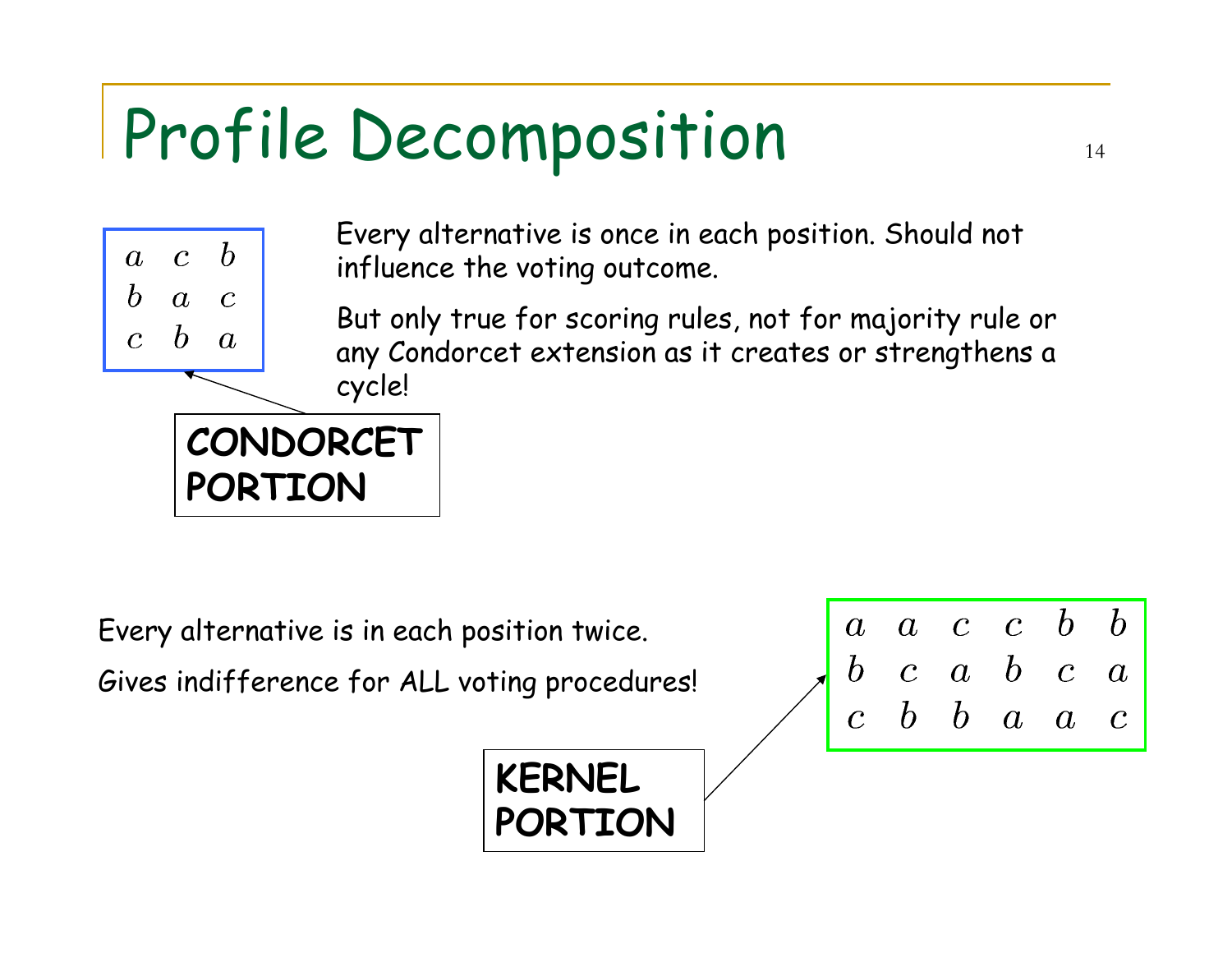Finally there is a portion that gives the same outco me for every scoring rule AND majority rule!

#### **BASIC PORTION**

| 421             |                |
|-----------------|----------------|
| $b_{\parallel}$ | $\overline{c}$ |
| $\overline{a}$  | $\bm{a}$       |
| $\overline{c}$  | $b \$          |
|                 |                |

- Example:  $\begin{array}{cccc} \texttt{4} & \texttt{2} & \texttt{1} & \texttt{Both}, \texttt{PR} \texttt{ and } \texttt{APR} \texttt{ give the same } \texttt{a} \succ \texttt{b} \succ \texttt{c} \texttt{ ranking} \end{array}$ and hence all scoring rules give this ranki ng.
	- Also majority rule gives this ranking!

If we now add 6 Condorcet portions we get:

$$
\begin{array}{c|cccc}\n4 & 2 & 1 \\
\hline\na & b & c \\
b & a & a \\
c & c & b\n\end{array}\n\qquad\n\begin{array}{c|cccc}\n & a & c & b \\
\hline\na & c & b \\
c & b & a\n\end{array}\n\qquad\n\begin{array}{c|cccc}\n & 10 & 2 & 7 & 6 \\
\hline\na & b & c & b \\
b & a & a & c \\
c & c & b & a\n\end{array}
$$

The scoring rule outcomes don't change but we now get the majority cycle  $\mathtt{a}\succ\mathtt{b}\succ\mathtt{c}\succ\mathtt{a}.$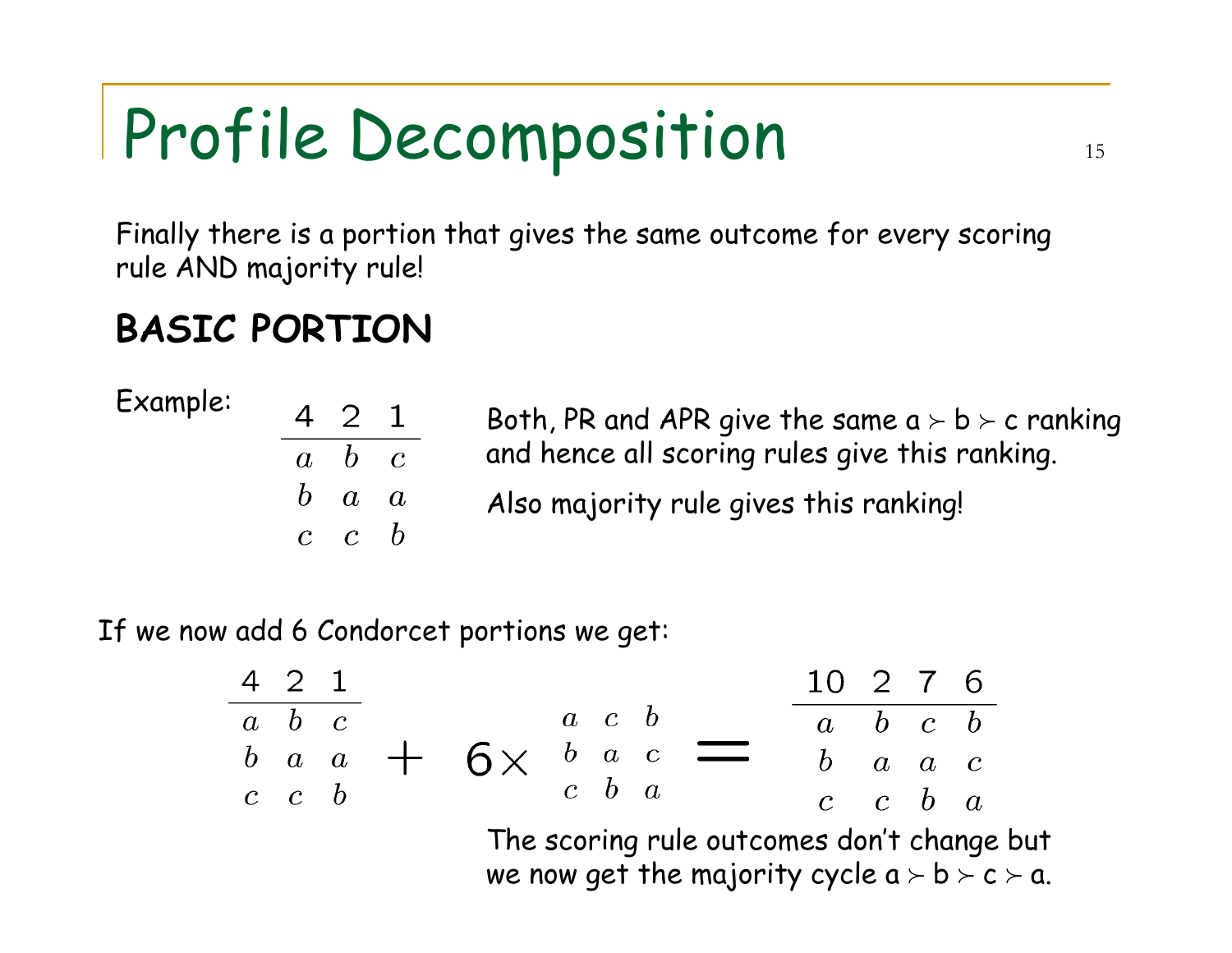

Now, the Borda ranking is still a  $\succ$  b  $\succ$  c , there is still  $\,$  a majority  $\,$ cycle, but the new Plurality ranking is  $\mathsf{c}\succ \mathsf{b}\succ \mathsf{a}.$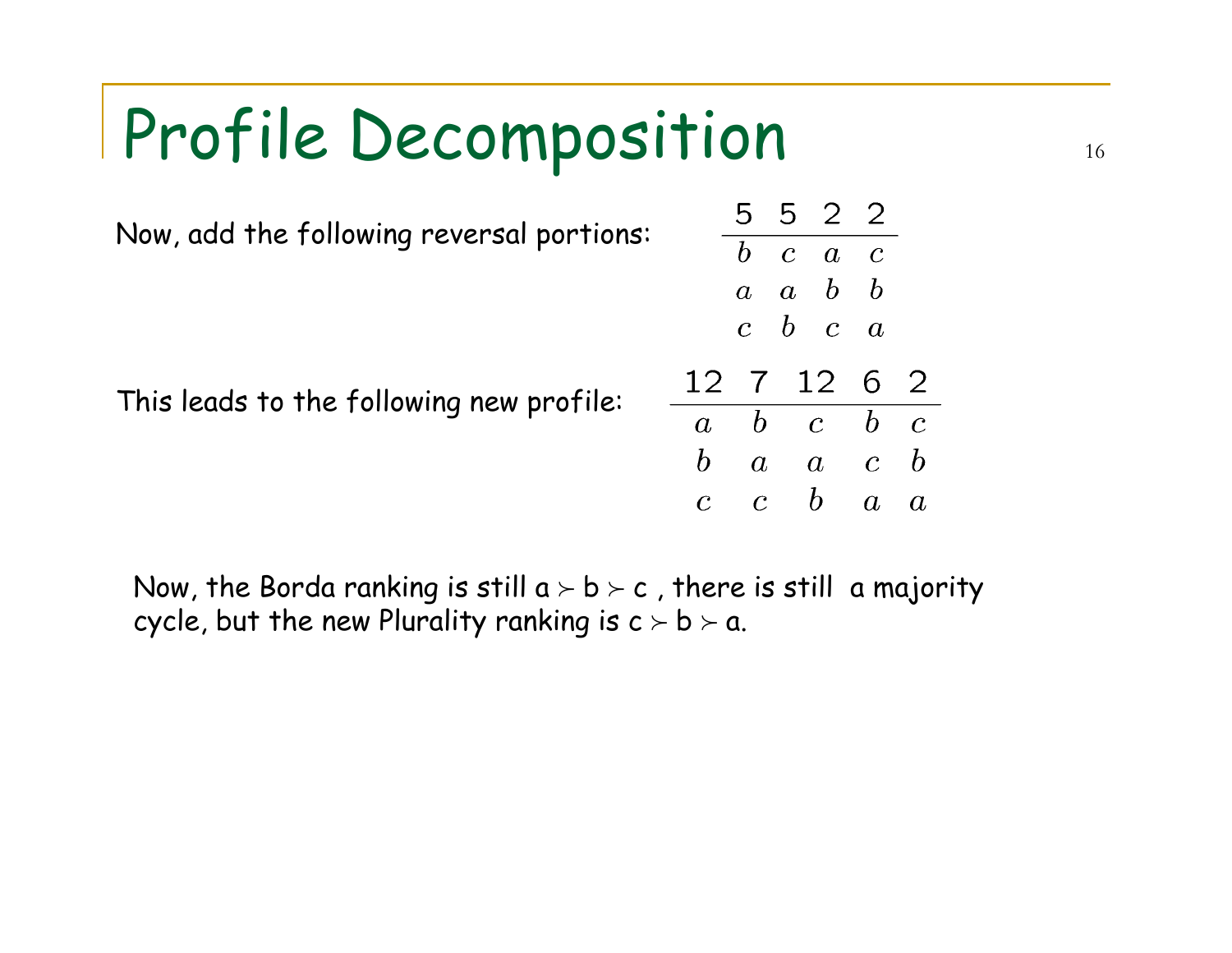**Actually the real portions look as follows (and consider now w=(1,s,0))**: Basic Portion for "a"

|  | $1 \t1 \t0 \t -1 \t0 \t -1$     |                  |
|--|---------------------------------|------------------|
|  | $a\ a\ b\ \ b\ \ c\ \ c$        |                  |
|  | $b$ c $a$ c $a$                 | b                |
|  | $c\quad b\quad c\quad a\quad b$ | $\boldsymbol{a}$ |
|  |                                 |                  |

For any scoring rule: a receives 2 points b and c receive 0 points And SMR?

What do negative voters mean? We need them to create a n orthogonal coordinate system, to separate their effects from other effects.

Basic Portion for "b"

| $0 \quad -1 \quad 1 \quad 1 \quad -1 \quad 0$ |  |  |
|-----------------------------------------------|--|--|
| $a \quad a \quad b \quad b \quad c \quad c$   |  |  |
| $b \quad c \quad a \quad c \quad a \quad b$   |  |  |
| $c \quad b \quad c \quad a \quad b \quad a$   |  |  |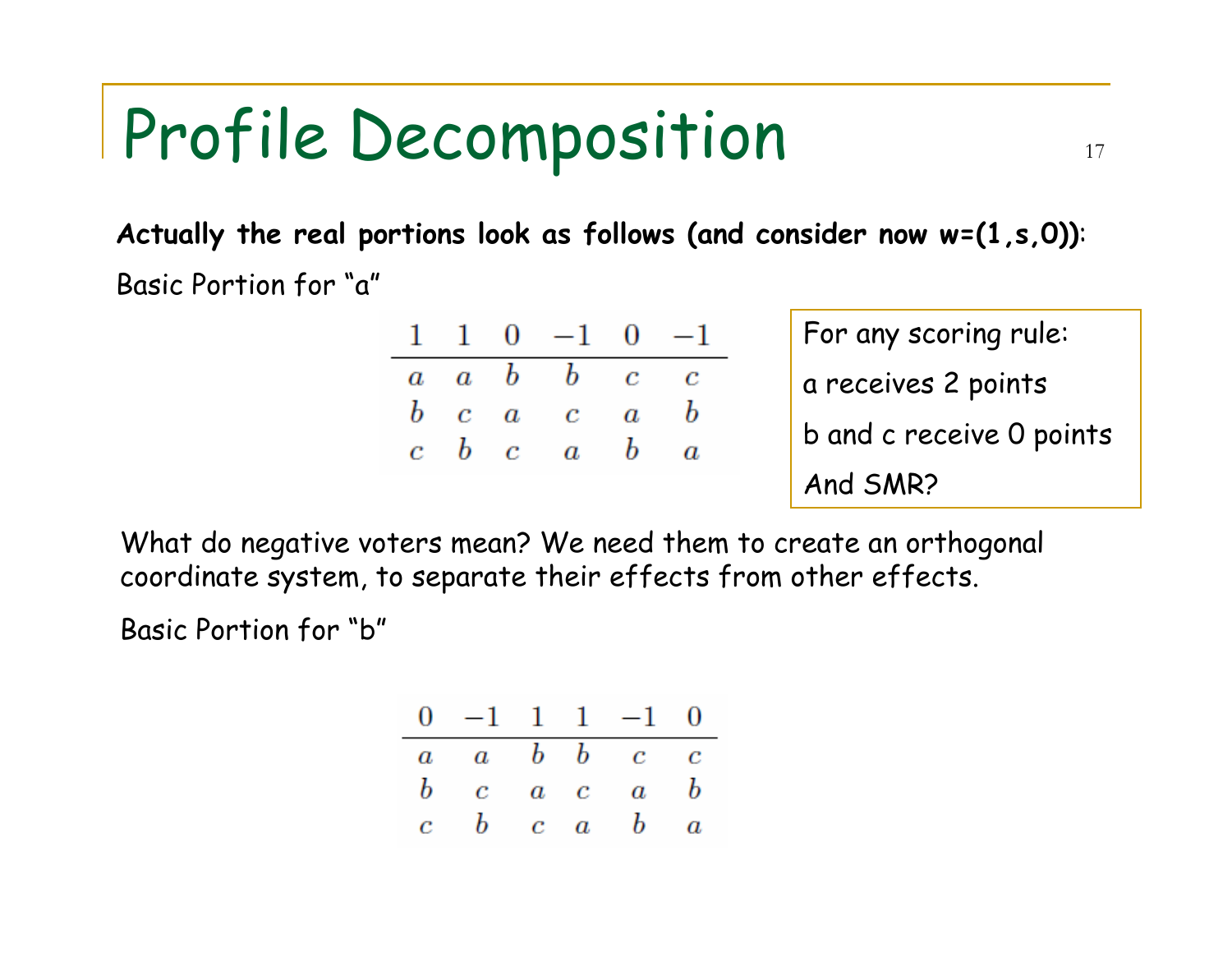a-reversal portion

|  | $1 \t1 \t-2 \t1 \t-2 \t1$                   |  |  |
|--|---------------------------------------------|--|--|
|  | $a \quad a \quad b \quad b \quad c \quad c$ |  |  |
|  | $b$ c a c a b                               |  |  |
|  | $c\quad b\quad c\quad a\quad b\quad a$      |  |  |

For any scoring rule: a receives 2-4s points b and c receive 2s-1 points And SMR?

b-reversal portion

| $-2$ 1 1 1 1 $-2$                           |  |  |                                             |
|---------------------------------------------|--|--|---------------------------------------------|
| $a \quad a \quad b \quad b \quad c \quad c$ |  |  |                                             |
|                                             |  |  | $b$ c a c a b                               |
|                                             |  |  | $c \quad b \quad c \quad a \quad b \quad a$ |

ALL possible differences in 3-alternatives elections are caused by reversal portions (Saari, 1999)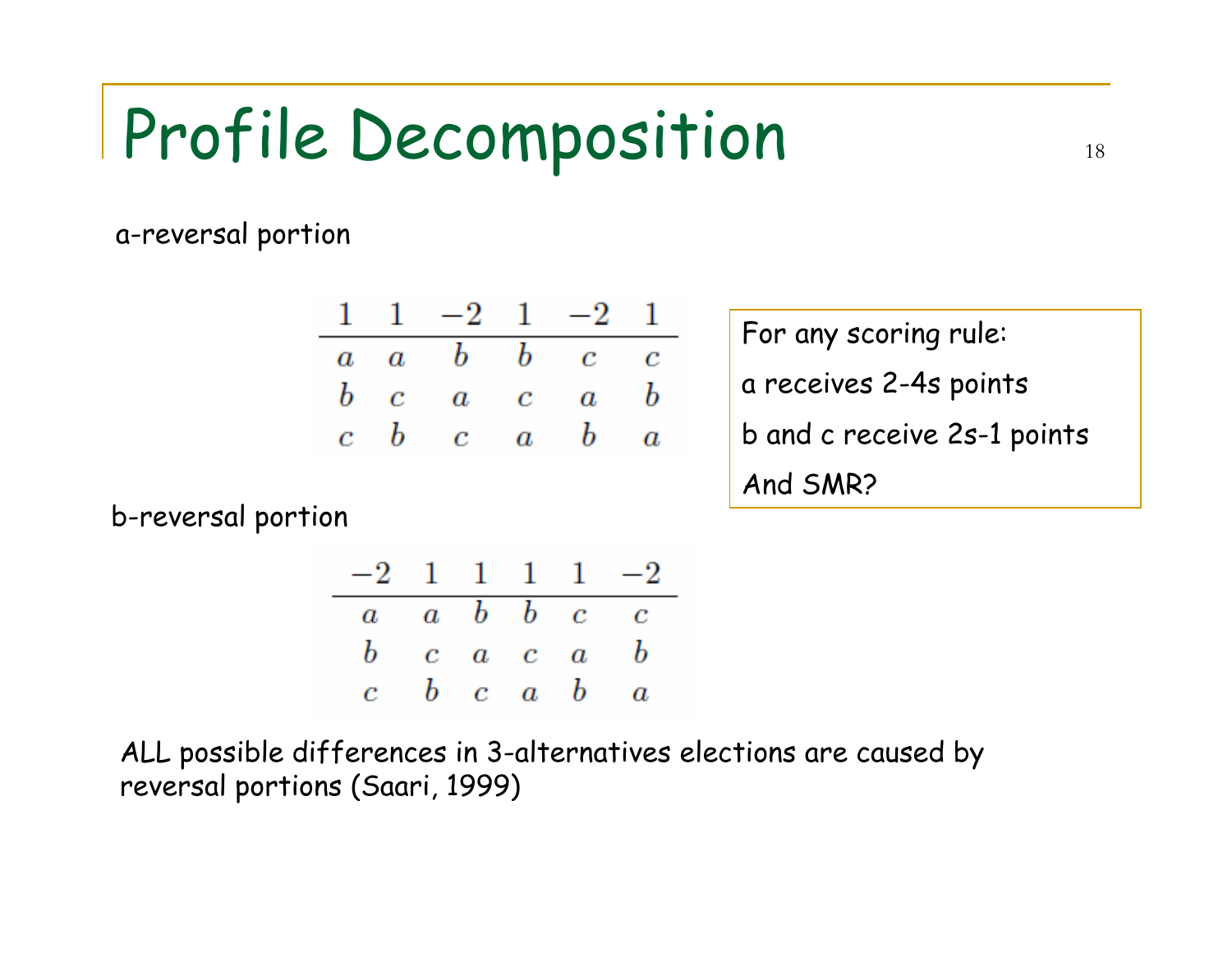Condorcet portion

|  | $1 -1 -1 1 1 -1$                            |  |  |
|--|---------------------------------------------|--|--|
|  | $a \quad a \quad b \quad b \quad c \quad c$ |  |  |
|  | $b$ c $a$ c $a$ b                           |  |  |
|  | $c$ b $c$ a b $a$                           |  |  |

For any scoring rule: a,b,c receive 0 points

- For  $|X|=3$  we have now all our coordinate directions, i.e. our 4 portions span the six-dimensional profile space.
- $\Box$  These profile coordinates account for every problem that might occur.
- $\Box$  Any other configuration of profiles that impacts on election outcomes m ust be a combination of these.
- $\Box$ However, other profile coordinate systems are possible.

So any profile can be represented by those portions

 $\Box$  E.g.:  $p = 3B_a + 2B_b - 5R_a + 1R_b - 3C + 14K$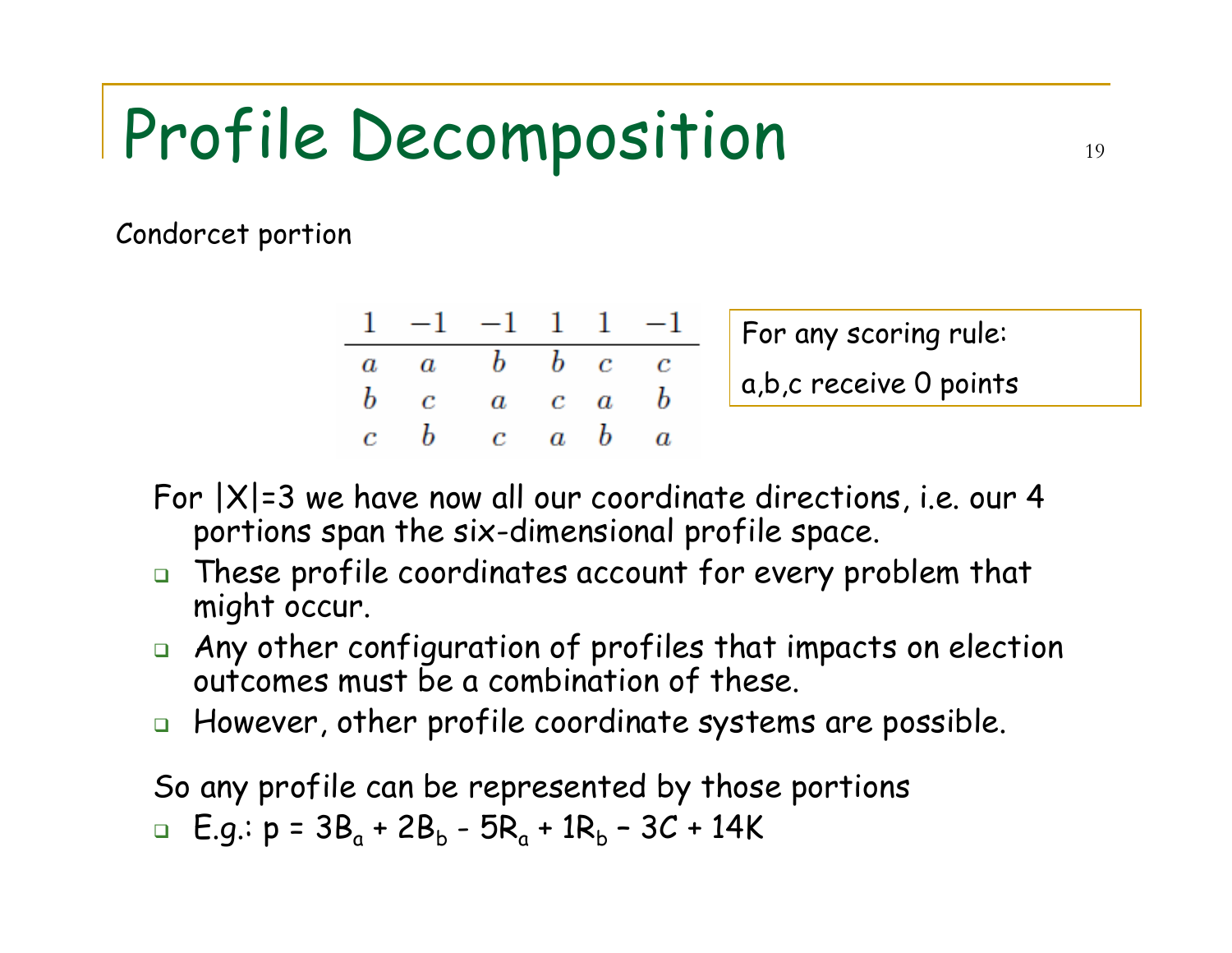# Representing profiles 20

- $\Box$  Let us think more about pairwise voting now
- Start with a profile



- E.g.: p = (32,0,10,22,20,16)
- $\Box$ And we could normalize it to (.32,0,.1,.22,.2,.16) by dividing through |N|
- $\Box$  With pairwise votes this maps into a 3 dimensional space
	- One dimension for each pair
	- $\Box$  Use the majority margins:  $k_{xy} = |\{i \in N : xR_iy\}| |\{i \in N : yR_ix\}|$ and normalize them

$$
f: Si(m!) \rightarrow [-1,1]^{m \choose 2}
$$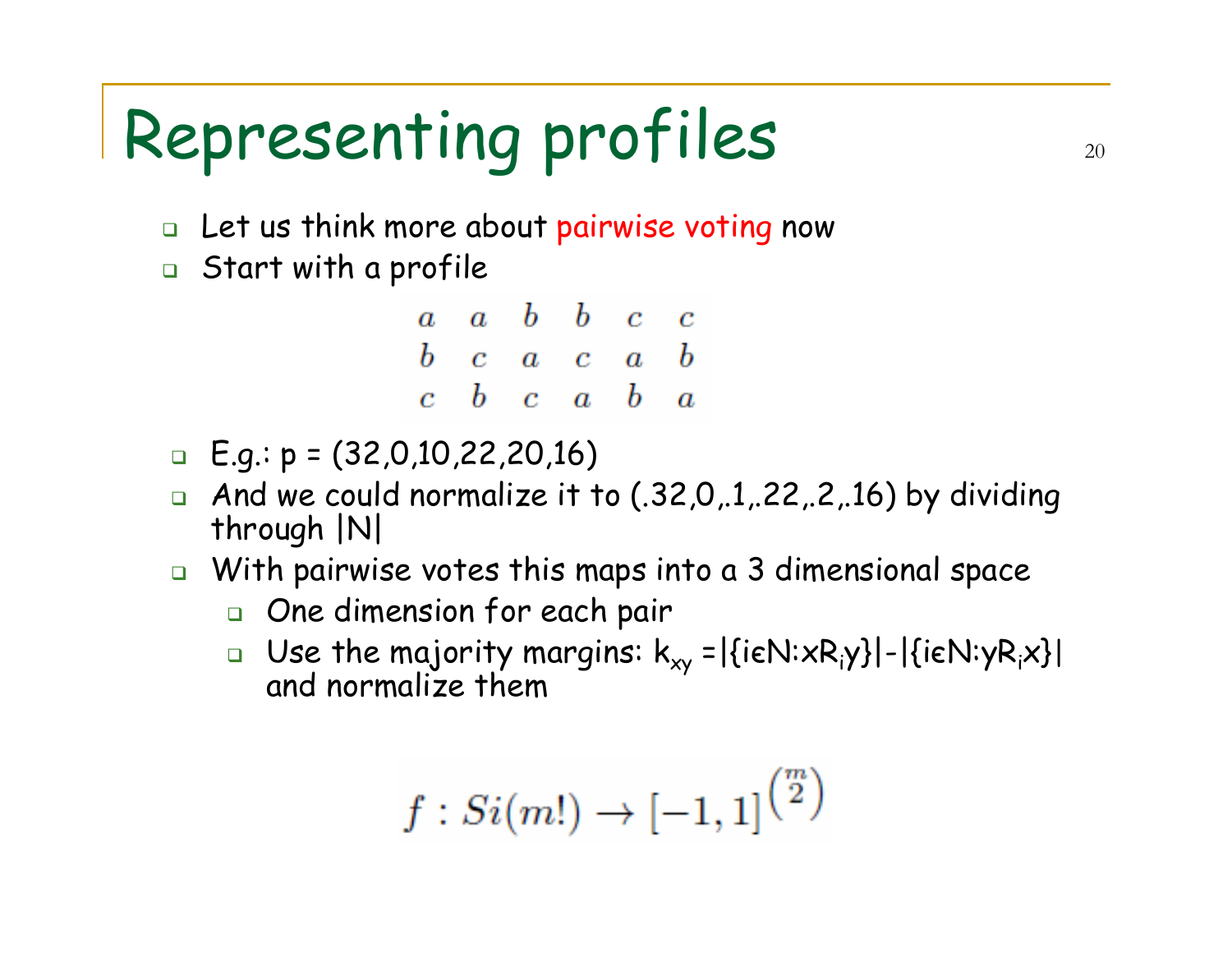#### Pairwise voting 21

Consider set of alternatives:  $X = \{a,b,c\}$ 



Family of pairwise comparisons: {a≻b, b≻c, c≻a}

> Any preference (outcome) can be represented by a point in this 3-dimensional space.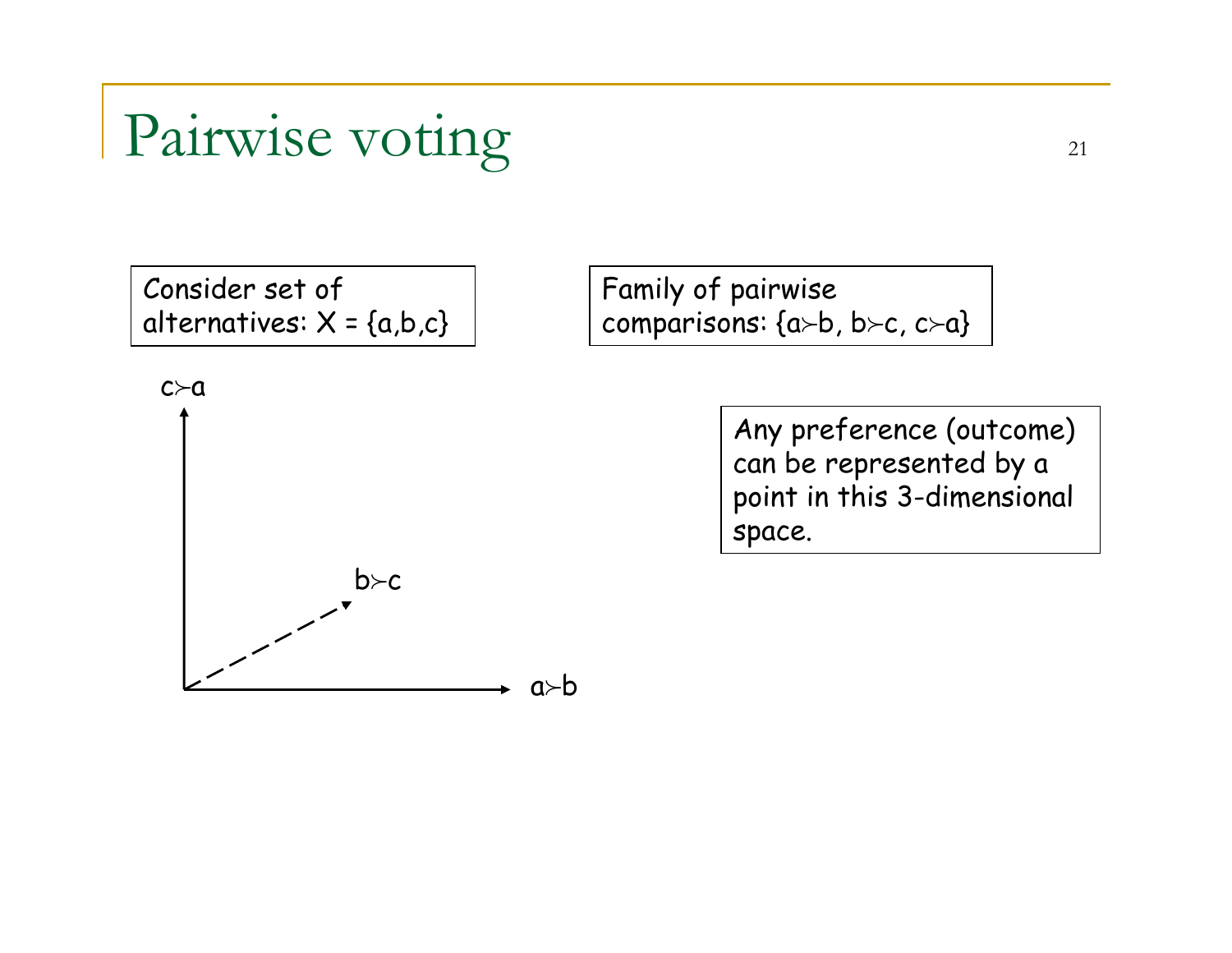

Family of pairwise

Vectors representing cyclic voters are:

 $(1,1,1)$  and  $(-1,-1,-1)$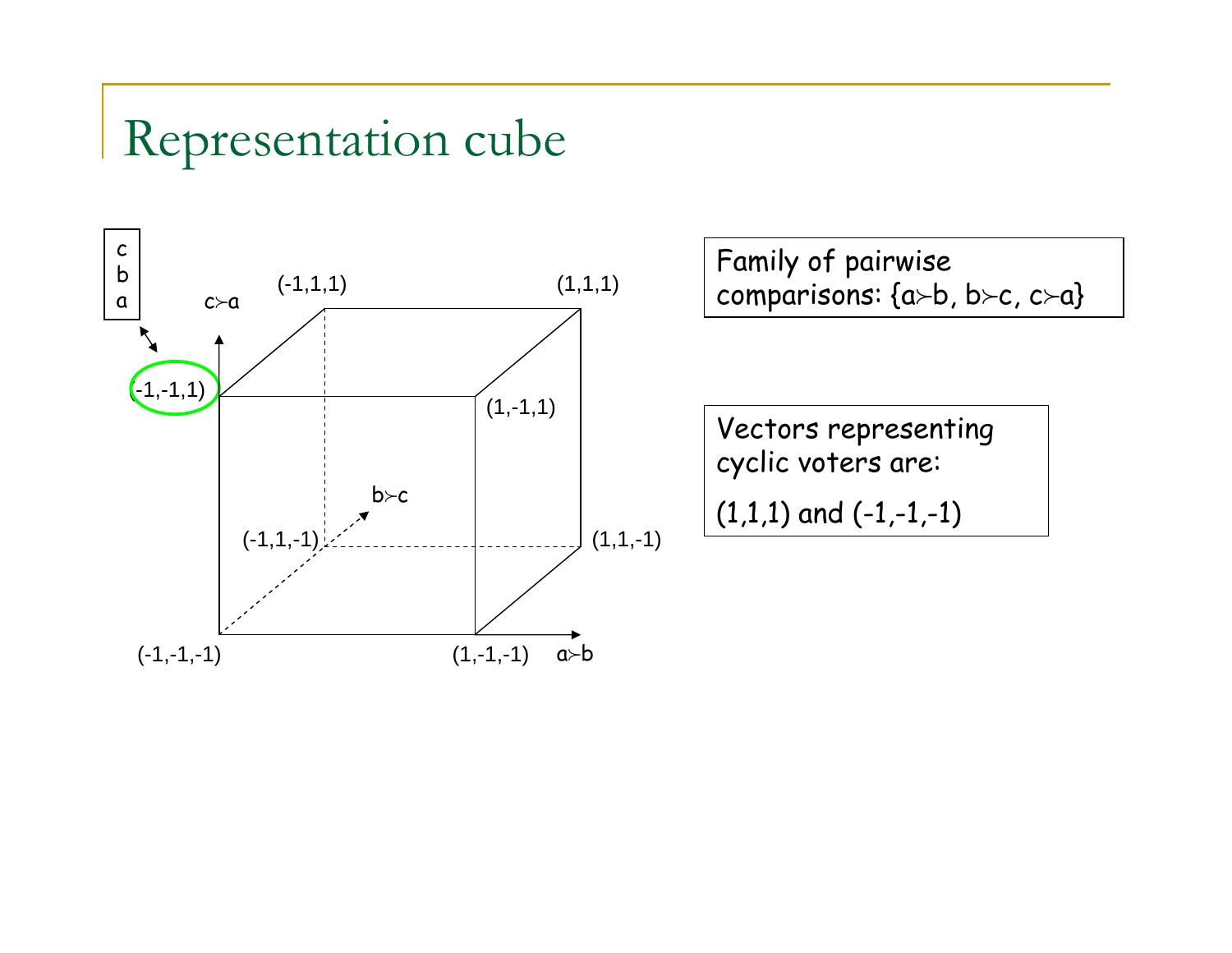

Its Euclidean distance from the vertex determines the majority outcome.

- $\Box$ Hence we have 8 subcubes
- Two of them lead to cycling SMR outcome

Can use this representation cube to prove Sen's theorem. How?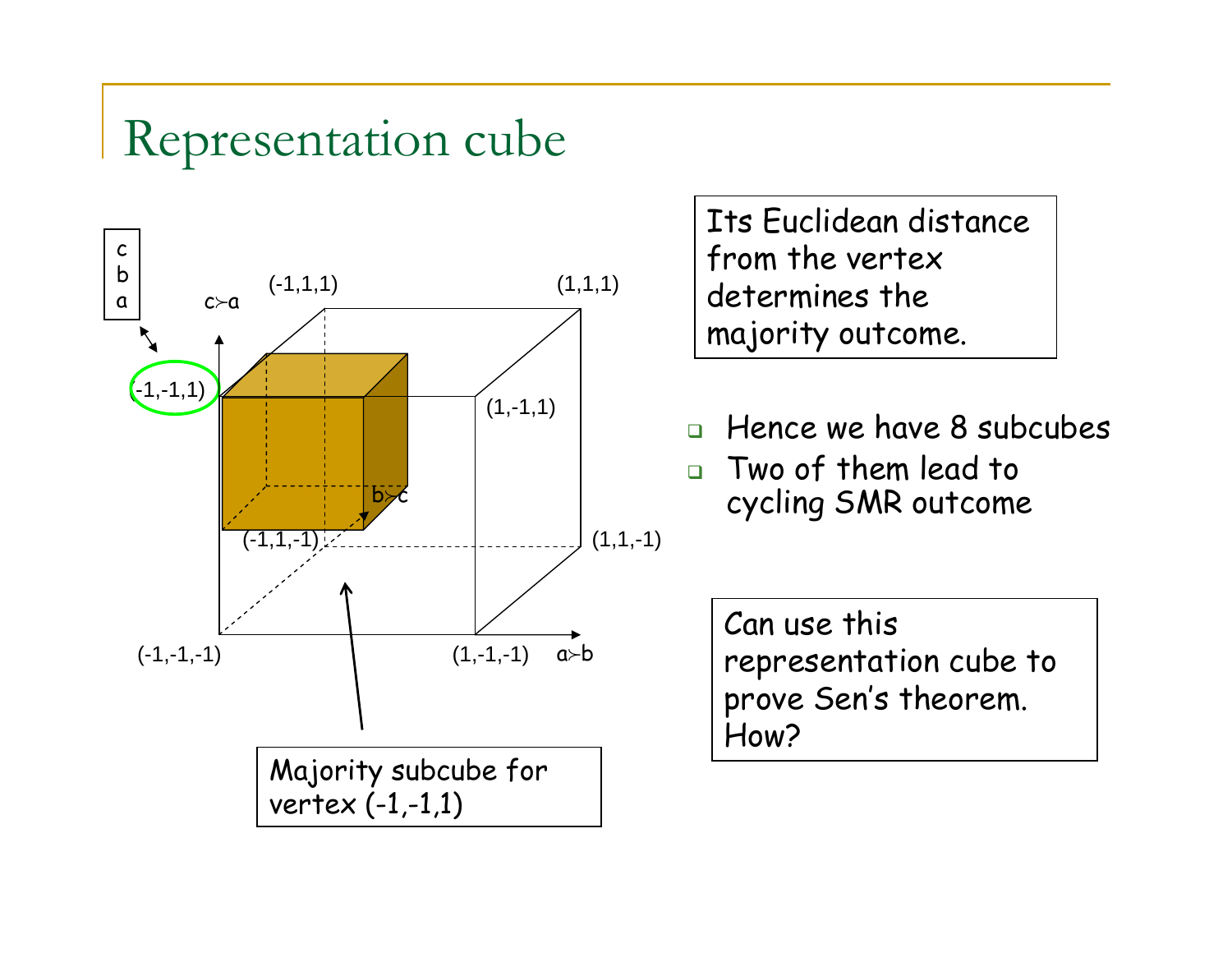

Family of pairwise

Vectors representing cyclic voters are:

 $(1,1,1)$  and  $(-1,-1,-1)$ 

Representation polytope being the convex hull of all feasible vertices, which are all unanimity profiles.

Those are all the points a profile can be mapped into by SMR.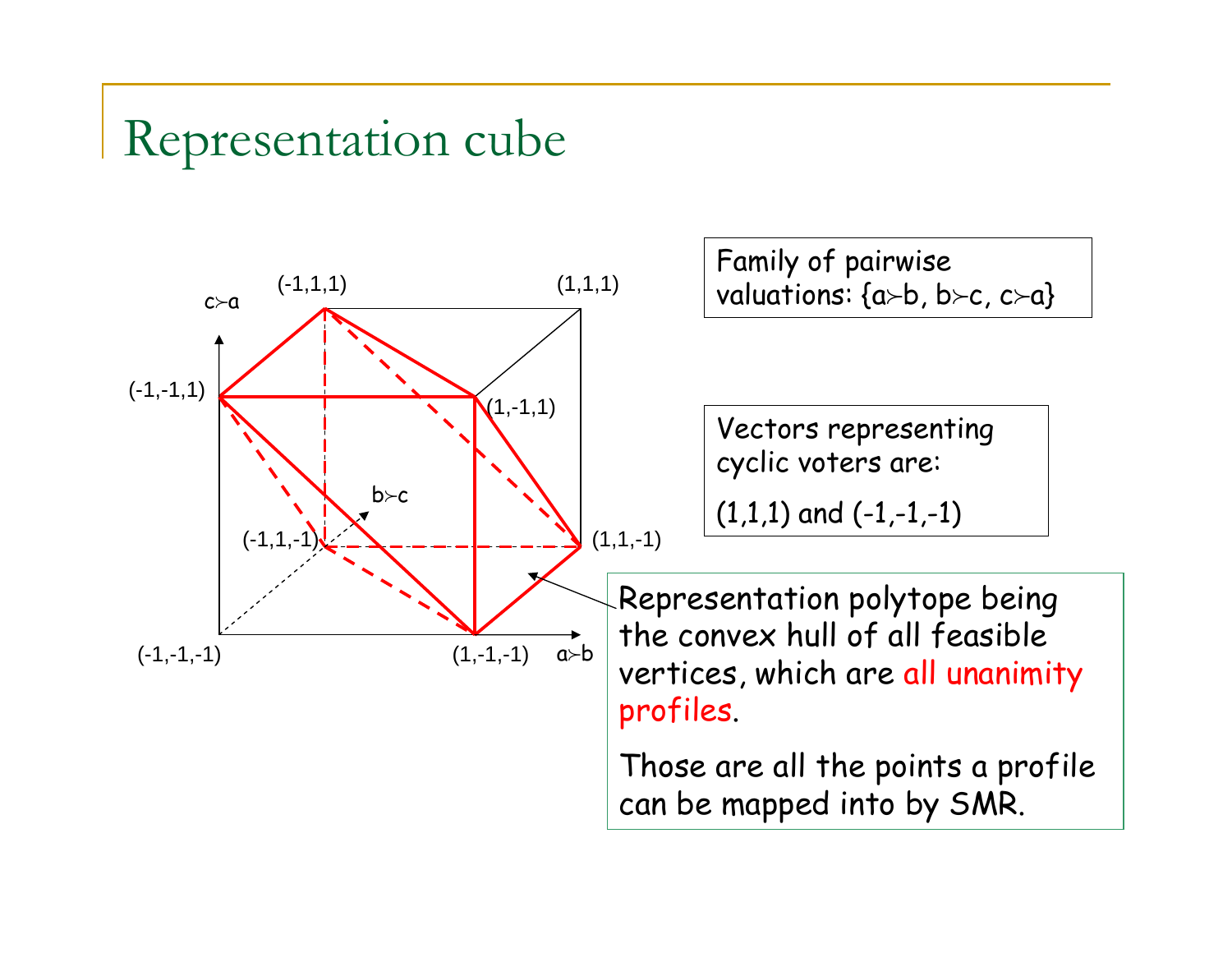

 $\Box$  As SMR outcome is the vertex closest to the point that the profile maps into, we see that it cuts through the two subcubes of cyclic outcomes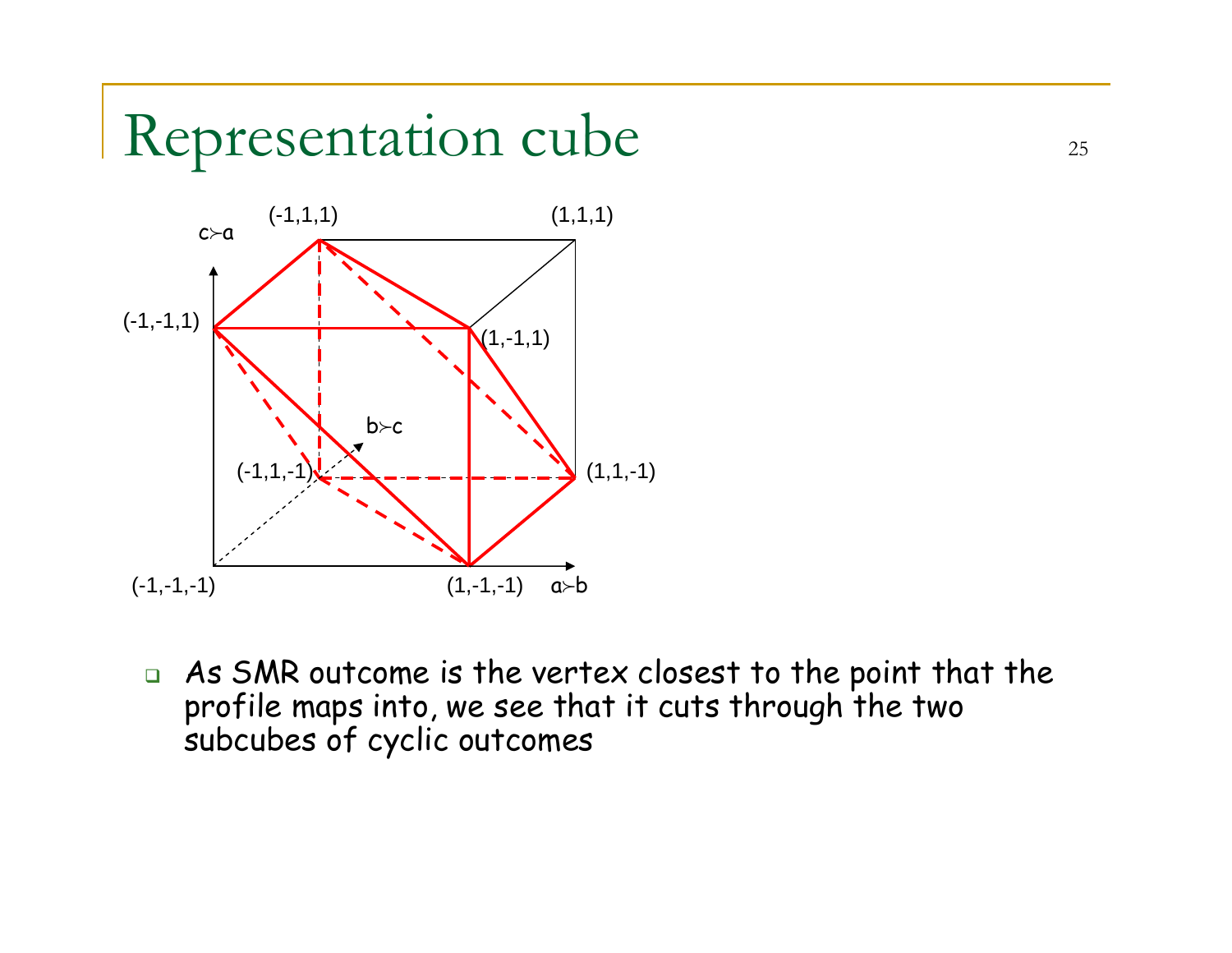### Reduced profiles 26

- $\Box$  $\Box$  Can also reduce the profile to see more clearly when problems occur with SMR
	- $\Box$  eliminate reversal portions

|                                             |  | $p_1$ $p_2$ $p_3$ $p_4$ $p_5$ $p_6$ |
|---------------------------------------------|--|-------------------------------------|
| $a \quad a \quad b \quad b \quad c \quad c$ |  |                                     |
| $b$ c a c a b                               |  |                                     |
| $c \quad b \quad c \quad a \quad b \quad a$ |  |                                     |

- $\Box$ p = (10,12,3,8,6,5) can be reduced to what?
- $\Box$  $\Box$  Do we get problems? Check the cube!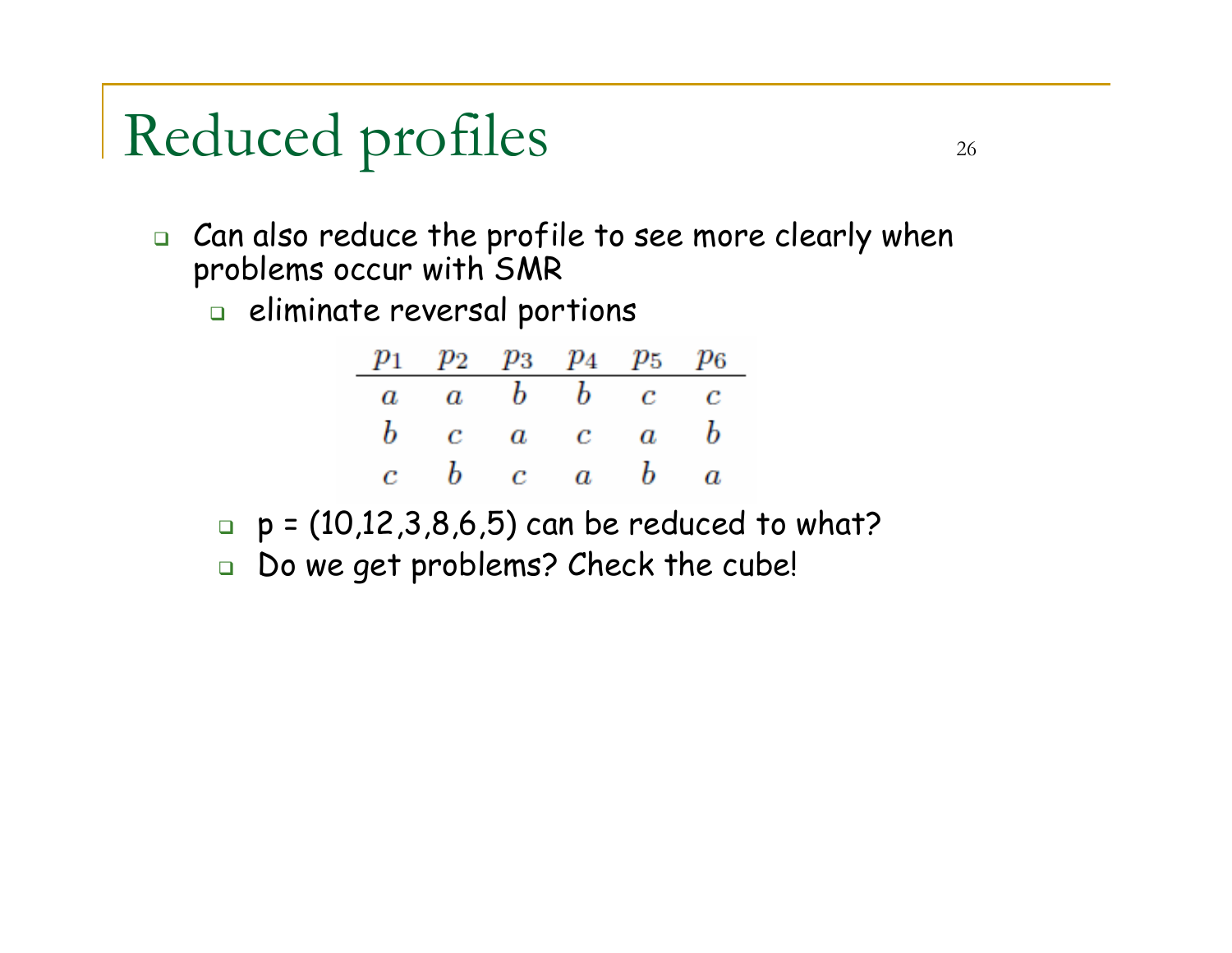

 $\Box$  And for p = (10,3,6,9,7,3)? Problems!

| $p_1$ $p_2$ $p_3$ $p_4$ $p_5$ $p_6$         |  |                                             |  |
|---------------------------------------------|--|---------------------------------------------|--|
| $a \quad a \quad b \quad b \quad c \quad c$ |  |                                             |  |
|                                             |  | $b$ c a c a b                               |  |
|                                             |  | $c \quad b \quad c \quad a \quad b \quad a$ |  |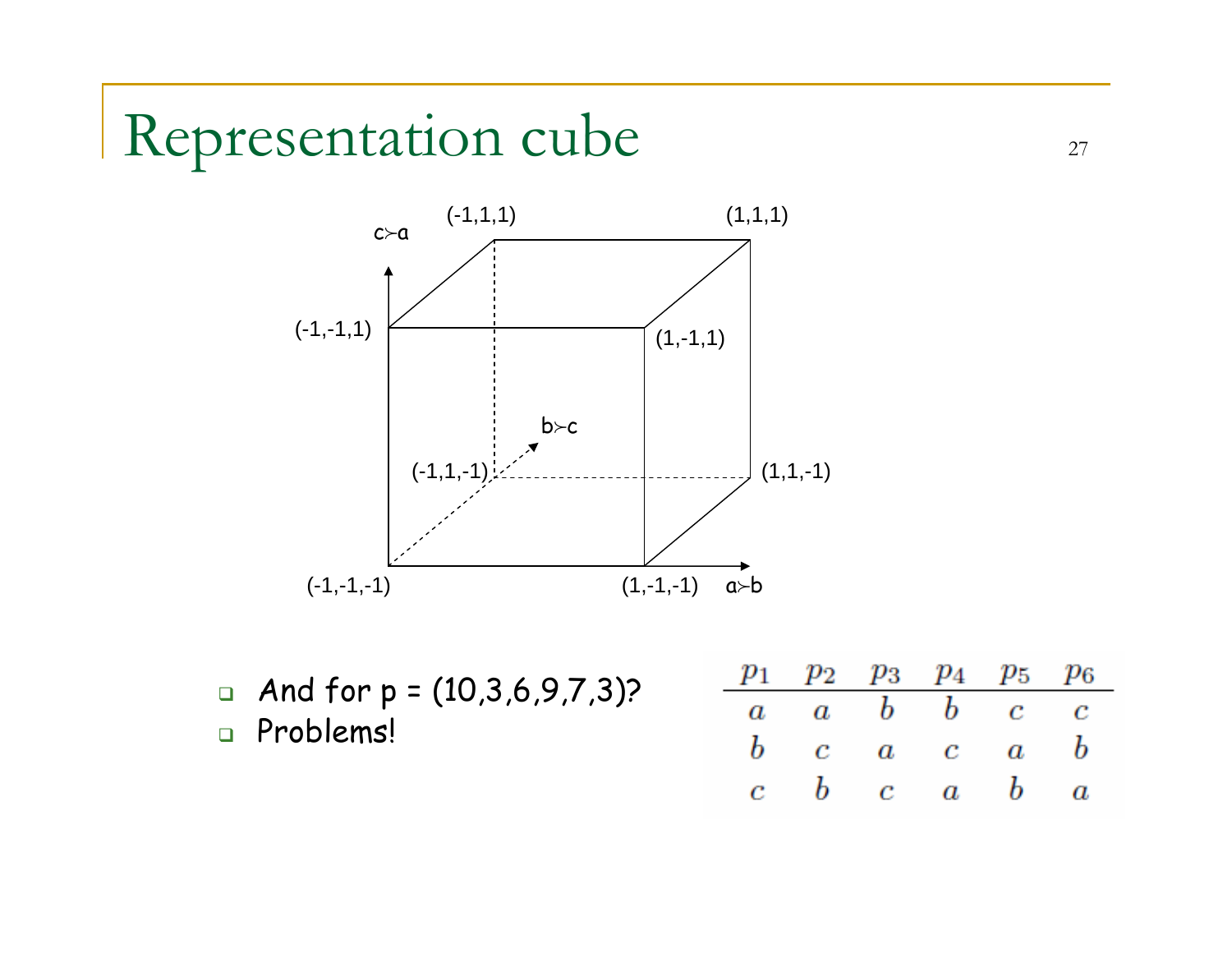We can see the pro blems in the following triangle



In principle we can now create domain restrictions in the form of single-peakedness condition by Black to make sure tha t no profile can be plotted in any of those irrational areas.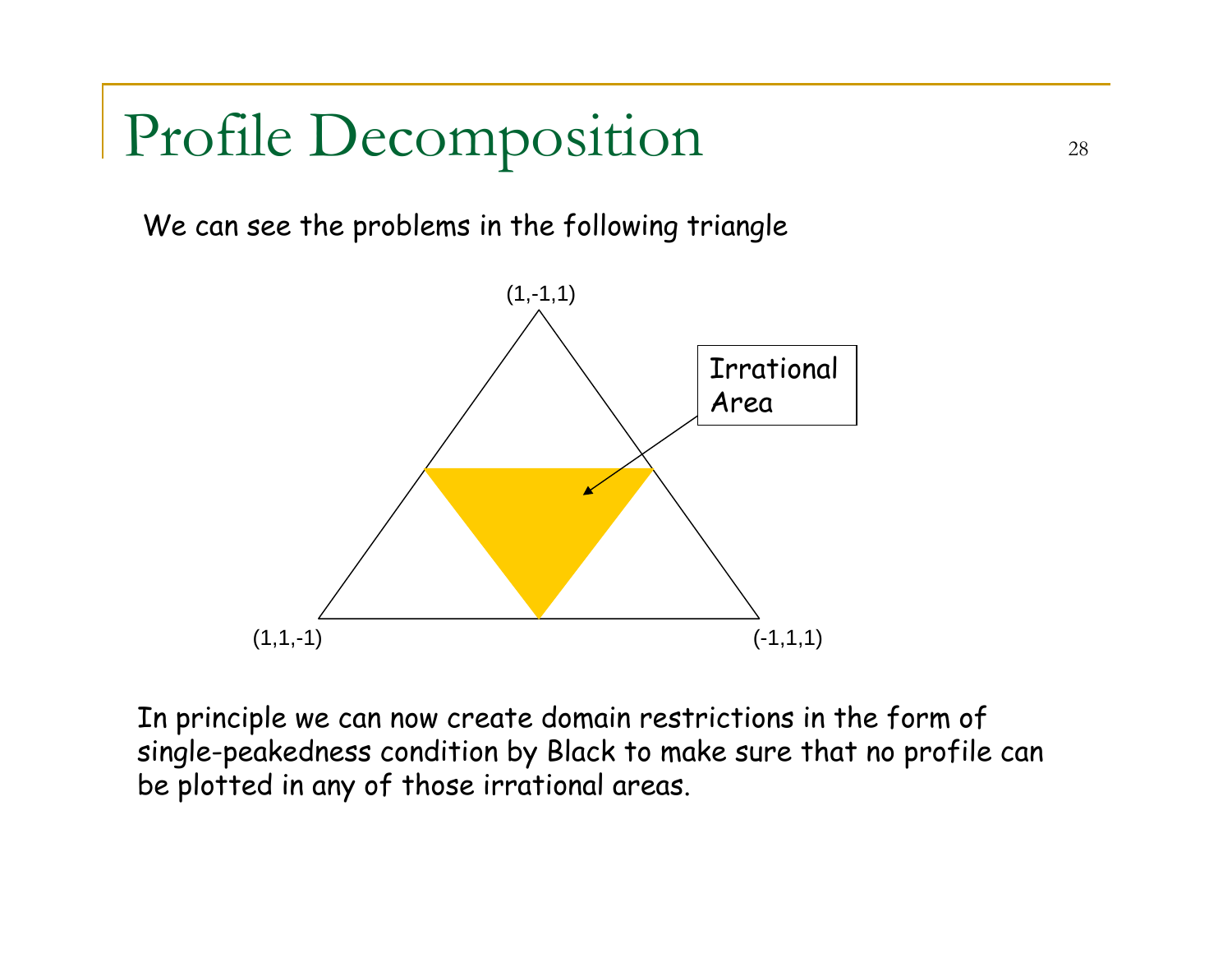#### Domain restrictions 29

- $\Box$ What does single-peakedness mean?
- $\Box$  Certain combinations of individual proferences are note allowed.
- What does this imply for our cube?

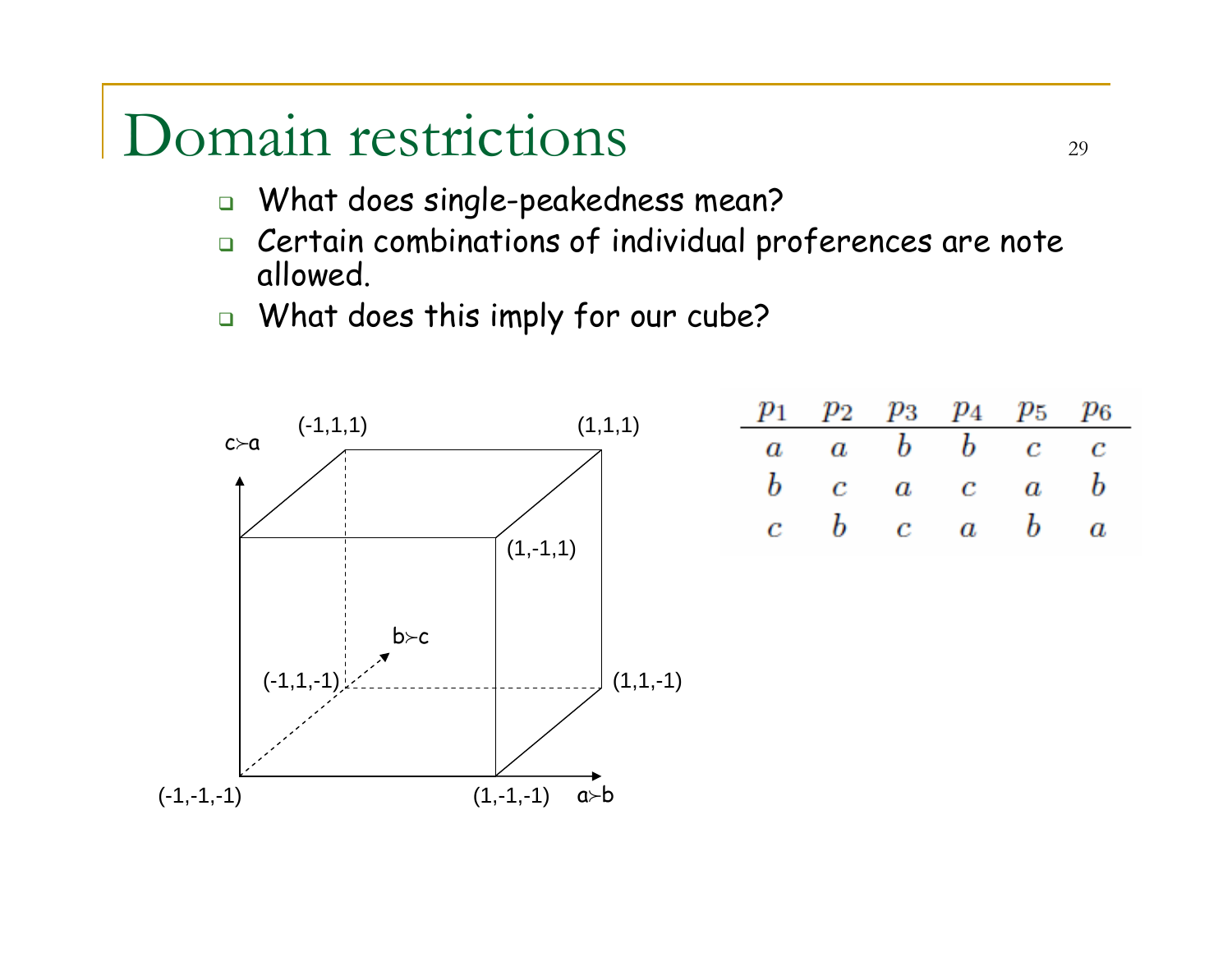#### Distance Based Rules 30

Besides domain restrictions, there is an alternative way to guarantee collective rationality, via distance-based rules (Kemeny, 1959).

Determine the social outcome as the ranking that *minimizes* the distance to the individual rankings.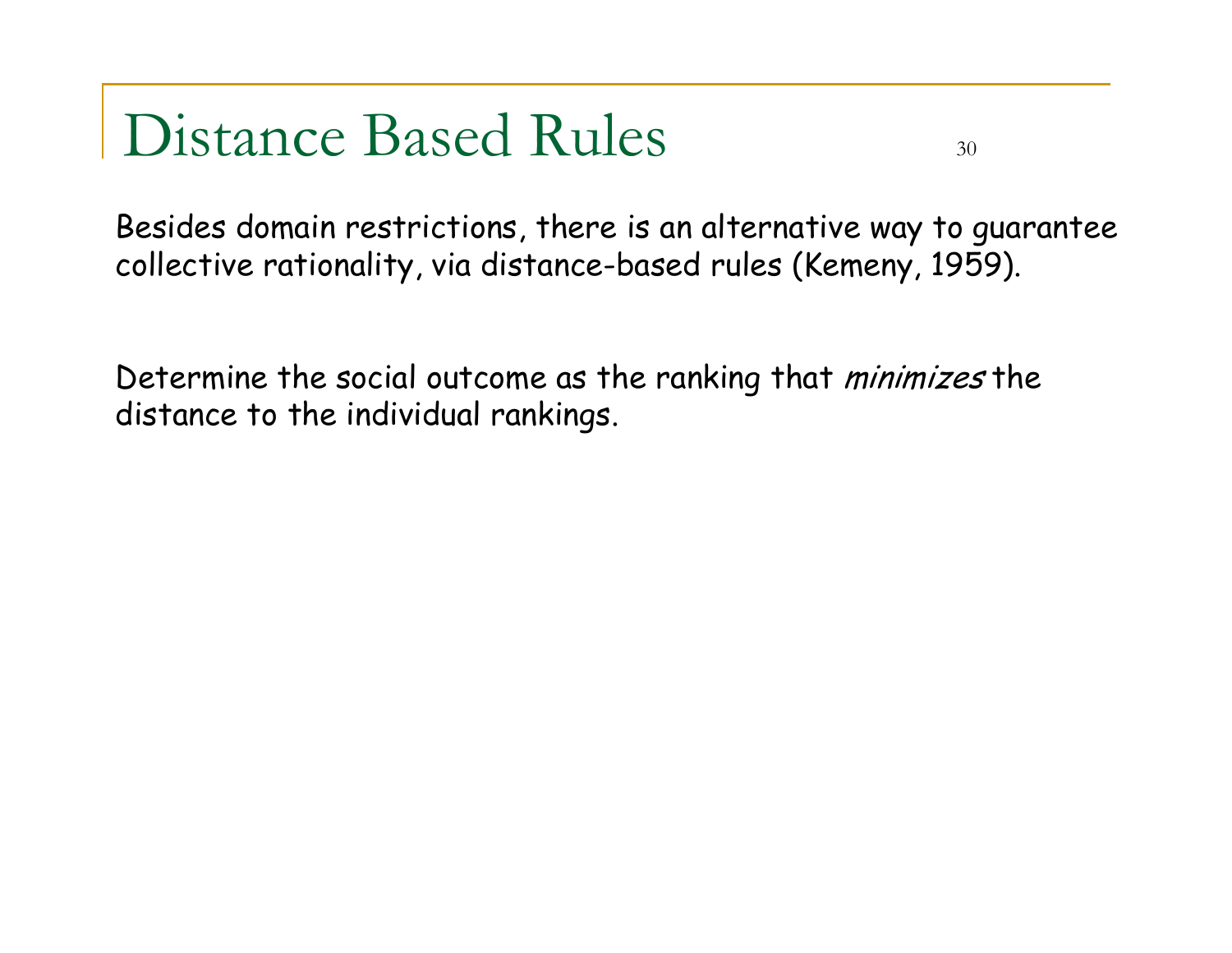#### Distance Based Rules 31

Geometrically, this means dividing the yellow triangle into three areas based on their distance to the vertices.



This guarantees a consistent social outco me and is equivalent to switching the pair of alternatives which is closest to the 50-50 threshold (see Merlin and Saari, 2000).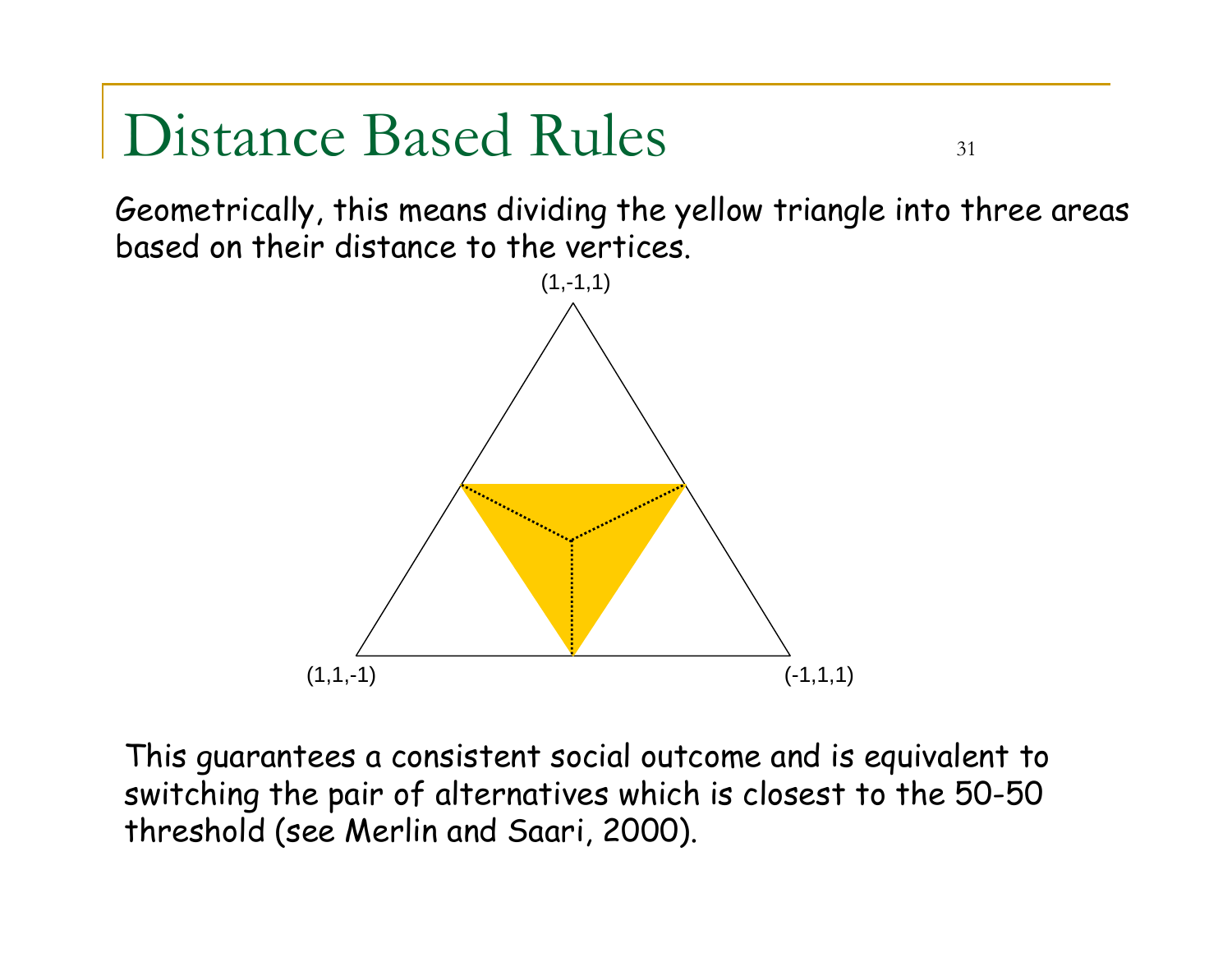#### Conclusion 32

- **Ta**  Geometry as a tool to understand voting results and differences in outcomes
- Saari triangles
- **I** Profile decomposition
- $\mathbb{R}^n$ Representation cubes
- $\mathbb{R}^n$  Also useful for other aggregation frameworks such as in judgment aggregation
- **The State** Other geometric approaches possible (e.g. Zwicker, 2008)